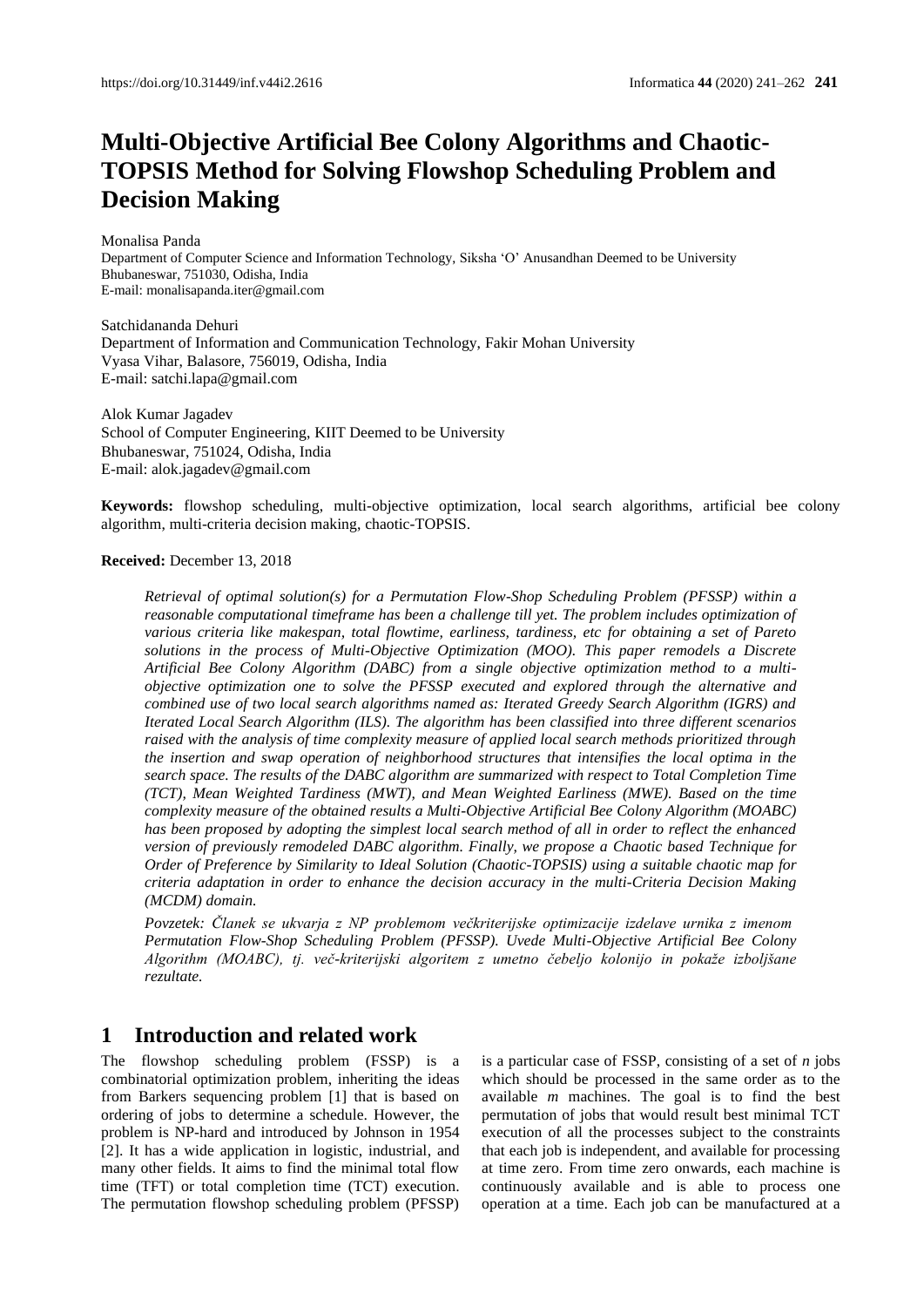specific moment on a single machine. When a machine is not available, automatically the jobs remaining are queued to a waiting state. An ongoing job, in a machine is not interrupted till completion.

During the last decades, the research attention for combinatorial optimization has turned to hybrid systems. It is observed that combination of different features from various optimization heuristics results in more robust and unique combinatorial optimization tools. Since the pioneering work of Johnson [2], a number of heuristics have been approached for solving FSSP. These proposed heuristics can be specified either as constructive or improvement. Most constructive heuristics [3-7] are the extended version of the Johnson's algorithm [2], based on two or three-machine flowshop problems. In his work Palmer [3] developed a slope order index for sequencing the jobs with some allotted machines and processing times. A little variation to Palmer's algorithm was proposed by Gupta [4] in order to estimate the same slope index. Also a lot many variants of branch and bound algorithms were developed subsequently [8-11] in this regard. Ignall and Scharge [10] applied the branch and bound scheme for the first time, based on two lower bounds in the two-machine FSSP. Bansal [8] extended the proposed idea to an *m*-machine case.

Due to the essence of optimizing multiple objectives in PFSSP, it is also extended to the multi-objective domain with many challenging approaches (non-heuristic and meta-heuristic). Selen and Hotts [12] solved a multiobjective flowshop scheduling problem (MOPFSSP) with m-machines by formulating a mixed-integer goal programming model with two objectives that is makespan and mean flowtime. Wilson [13] proposed an alternative model for it, by considering a fewer number of variables but at the same time he has added large number of constraints to it. Both the models have included same number of integer variables. Daniels and Chambers [14] proposed a branch and bound approach with two objectives (makespan and maximum tardiness) where they computed the Pareto solution for a 2-machine flowshop scheduling problem. Rajendran [15] also presented a similar procedure along with two heuristic approaches for the 2-machine flowshop scheduling problem with two objectives: minimization of TFT subject to optimal makespan. Similarly two different methodologies (one is based on a Branch and Bound (B&B) technique of exact algorithms and other one is based on Palmer approach of heuristic algorithms) are used [16] to find the optimum solution for minimization of bi-criterion (makespan, weighted mean flowtime) objective function of three machines FSSP with transportation times and weight of the jobs. Recently a production scheduling problem in hybrid shops has been solved by Mousavi et al.[17], by assuming some realistic assumptions.

Like the non-heuristics, many meta-heuristic methods like trajectory based and population based methods have also been proposed to solve MOPFSSPs. Chakravarthy and Rajendran [18] proposed a simulated annealing (SA) algorithm for resolving the *m*-machine FSSP to minimize makespan and maximum tardiness.

Similarly many SA algorithms [19-21] were proposed to optimize various objectives like makespan, TFT, and total tardiness. Another SA algorithm was approached by Loukil et al. [22] based on *m*-machine case. The algorithm assumed objective pairs out of a number of objectives such as: average weighted completion time, makespan, average weighted tardiness, maximum earliness, maximum tardiness, and the number of tardy jobs. A novel multi-objective memetic search algorithm (MMSA) [23] is proposed to solve the MOPFSSP with makespan and total flowtime. The performance of the algorithm is validated and compared with the four stateof-the-art algorithms on a number of benchmark problem and provides better solutions than these compared algorithms. Another novel fuzzy multi-objective local search-based decomposition algorithm has been approached for solving a fuzzy-MOPFSSP for two fuzzy objectives, that is, the fuzzy makespan and the fuzzy total flow time. An extensive computational study on Taillard benchmarks has been conducted to compare the proposed algorithm with the fuzzy NSGAII and the results demonstrate the effectiveness of the proposed algorithm [24].

Among meta-heuristics, swarm intelligence has created a class of its own, which models the collective behavior of self-organized models and applies these models to solve many complex problems. Earlier works have adopted ant colony optimization (ACO) and particle swarm optimization (PSO) algorithms to simulate the swarm behavior of ant colonies and flocks of birds, respectively. There are a few researches which implements the PSO and ACO for solving the MOPFSSP [25-29] subject to makespan, TFT and completion time variance**.** Recently, a lot many algorithms have been proposed by modeling the intelligent behaviors of real bee swarms in this regard. The emerging research with artificial bee colony algorithms (ABC) demonstrates that these algorithms outperform and is equally competitive as compared to other population-based algorithms with the advantage of employing fewer control parameters [30-35]. Sharma et al. [36] provided a state art survey of ABC algorithm and its performance analysis with different size of population. Singh [37] has explained how one can solve different optimization problems using ABC algorithm. Recently, Amlan et al.[38] applied a Regional Flood Frequency Analysis (RFFA) to 33 stream gauging stations in the Eastern Black Sea Basin, Turkey. Tereshko [39] proposed a DABC algorithm for the FSSP with intermediate buffers (IBFSP) in order to minimize the maximum completion time. The DABC algorithm uses the effectiveness of the insertion and swap operators to produce neighbourhood solutions at the employed bee phase. From many such articles [40-42] it is clearly understood that, swarm intelligence provides a better algorithmic framework inspired by the intelligent behaviour of the animals, birds and social insects.

The earlier work of PFSSP solved using DABC algorithm, mainly focuses on optimization of TCT criterion. As the DABC algorithm uses many strategies to find the nearest solutions in the search space, no detailed work has been done that counts the time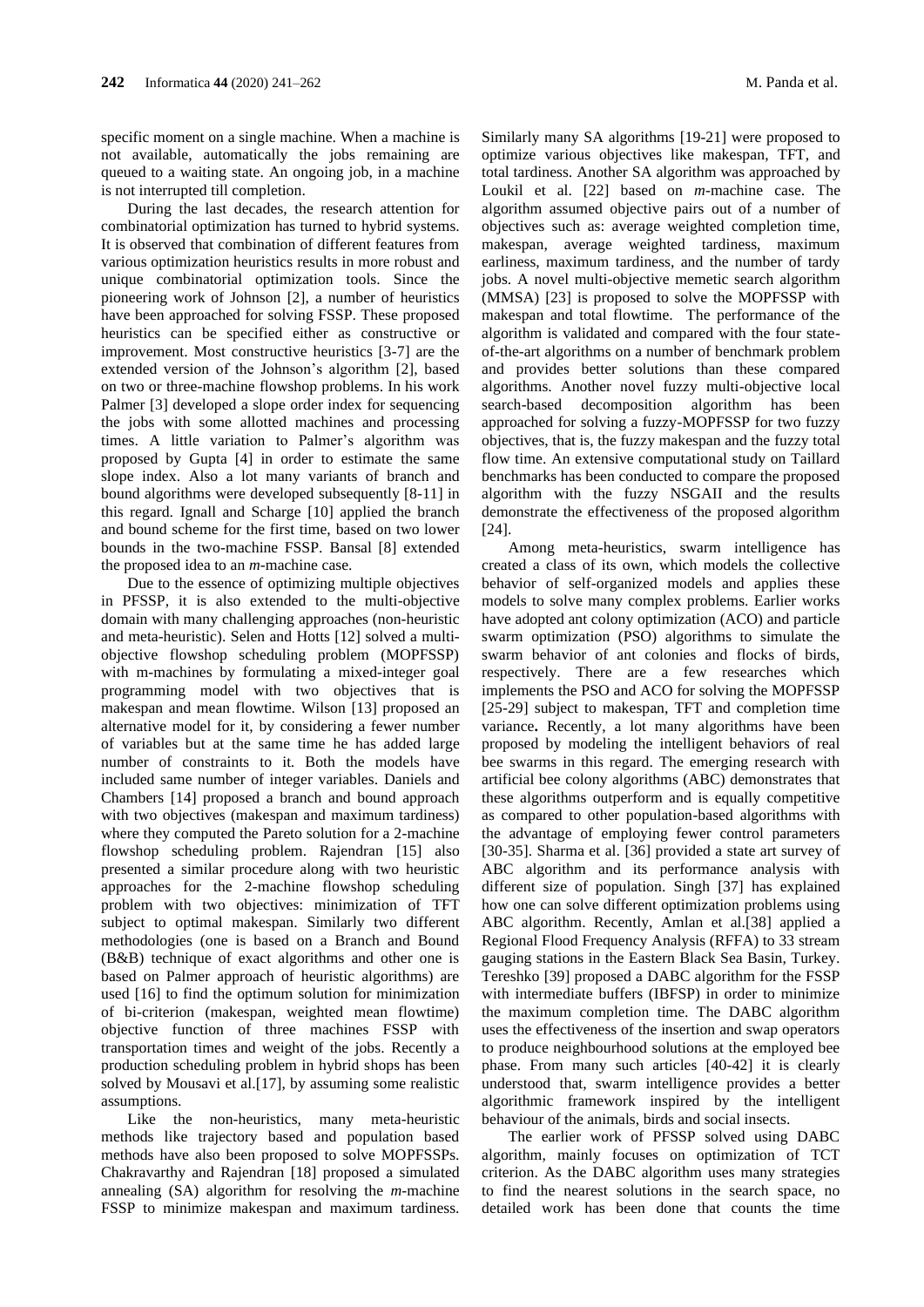complexity of the algorithm. To deal with this, we have remodelled the DABC algorithm of Tasgetiren et al.[43] for three different cases by the application of some effective strategies. The proposed algorithm is inherited with the hybridization of *swap/insertion* operations and *construction-destruction* procedures for the neighbourhood structures known as *iterated local search*  (ILS) and *iterated greedy search algorithm* (IGRS) respectively. Through an experimental analysis, the proposed algorithmic cases are evaluated for best CPU time utilization with respect to three objectives such as: TCT, weighted mean tardiness (WMT), and weighted mean earliness (WME). Again in the same scenario we have tested the results of canonical ABC against DABC algorithm. Genuinely due to multiple objectives, here ABC has been turned to multi-objective ABC (MOABC) with necessary improvements to solve the MOPFSSP.

While working with multiple-objectives it is almost impossible to get a single compromising solution. The situation leads to a multi-criteria decision making (MCDM) scenario. MCDM is the most powerful branch of decision making: generally handles multiple objective functions together and includes a lot many approaches that have been applied to different problem domains to choose the best alternative. But major parameters like criterion weight in these methods are founded on randomness of data. Mareschal [44] has claimed that proper weight assignment to each criterion will lead to a better and more appropriate decision making framework for both qualitative and quantitative data. However, the weight assignment procedure (specifically to qualitative criteria) is completely dependent upon the decision maker's preference and varies remarkably from one decision maker to other. This paper proposes TOPSIS using chaotic maps for generating random numbers during criteria adaptation to improve the decision accuracy. The chaotic number generators emerges a random number each time when needed by the decision maker to define the criterion weight. To maintain the criterion preference, we have sorted the random numbers and assigned them accordingly.

The remaining parts of the paper are assembled as follows. Section 2 presents the problem formulation and assumptions. The canonical ABC and DABC algorithm has been illustrated in Sections 3 and 4 and Section 4

also represents the details of the ILS algorithm and IGRS algorithm applied in MOPFSSP. Section 5 encloses the multi-objective ABC for PFSSP. Section 6 contains the computational results for both algorithms with two different synthetic datasets. Decision making using chaotic-TOPSIS is illustrated in section 7. Section 8 concludes the article with future directions.

## **2 Problem description and assumptions**

A PFSSP is consisting of *n* jobs  $(\Pi_1, \Pi_2, \Pi_3, \ldots, \Pi_n)$ , each having *m* number of tasks, that have to be processed in separate machines. A schedule for the jobs is the assignment of tasks to time intervals on the available machines. Task  $T_{ji}$  must be assigned to machine *j* where the task belongs to job *i*, additionally for any job *i*, the processing of task  $T_{ji}$  cannot be started till  $T_{ji-1}$  has been completed.

Where,

 $i \in (1, n)$  and  $j \in (1, m)$ .

 $O_{ik}$  = processing time of job *j* on machine *k*.

### **Assumptions**

- (i) Jobs consist of a pre-ordered sequence of operations.
- (ii) At a time only one job can be processed on one machine.
- (iii) The job orderings are same for all machines.
- (iv) Timeslot of different job operations is predetermined.
- (v) Once a job starts being processed on the first machine, cannot be interrupted in between either on or between machines.
- (vi) Release time of all jobs is zero.

As per above stated assumptions, a dummy PFSSP; having '3' jobs, each with '3' operations having some random processing time can be executed in '3' different machines as follows:

With regard to the above context:  $F(\pi_i)$ , the flowtime of job  $\pi$ <sup>*j*</sup> is same as the completion time *C* ( $\pi$ <sup>*j*</sup>, *m*) on the machine *m*. So the total completion time (*TCT*  (*ᴨ*)) of all jobs is equal to maximum of flow time or completion time of all jobs and is calculated as:



Figure 1: A dummy PFSSP.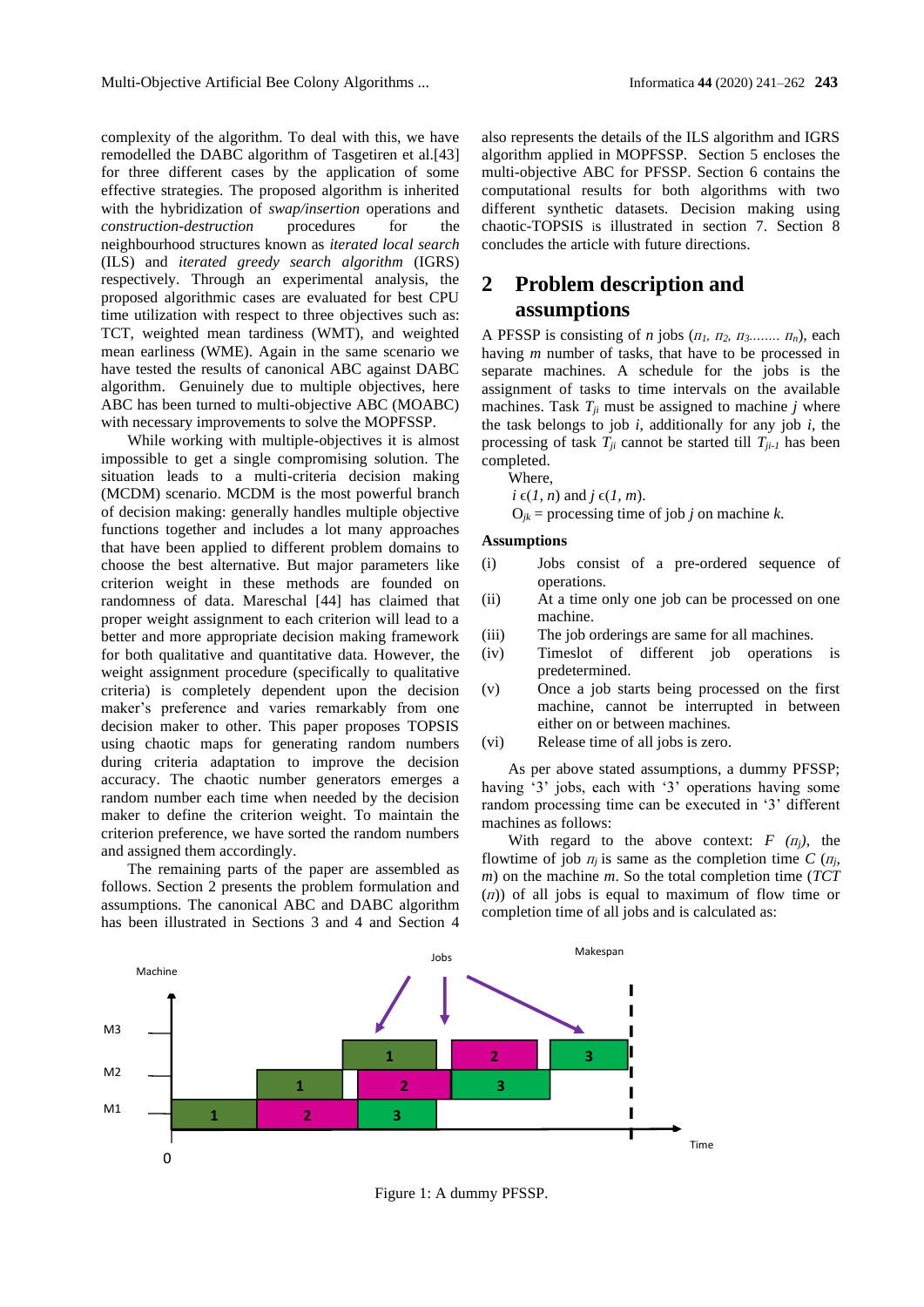$$
TCT(\pi) = \max \sum_{j=1}^{n} F(\pi_j) = \max \sum_{j=1}^{n} C(\pi_j, m)
$$
 (1)

Similarly let  $D_j$ , be the due date and  $C_j$  the completion time of job  $j$ , for  $j \in n$ . The jobs earliness and tardiness can be computed by,  $E_i = max \{D_i - C_i, 0\}$  and  $T_j = max \{C_j - D_j, 0\}$  respectively. Hence the weighted mean tardiness and weighted mean earliness of different job sequence can be calculated as:

$$
WME^{e} = \frac{\sum_{j=1}^{n} \max[D_{j} - C_{j}; 0]e_{j}}{\sum_{j=1}^{n} e_{j}}
$$
(2)

$$
WMT^{R} = \frac{\sum_{j=1}^{n} \max[C_{j} - D_{j};0]r_{j}}{\sum_{j=1}^{n} r_{j}}
$$
(3)

where,

*n* =number of jobs

*j* =job index

 $D_j$  =due date of job *j*.

 $C_j$  = completion time of job *j*.

 $A_j$  =arrival time of job *j* in the shop.

 $e_j$  = earliness cost per unit time for job *j* 

 $r_j$  =tardiness of job *j* penalty per unit time.

## **3 Canonical ABC algorithm**

ABC, a member of swarm intelligence is a meta-heuristic algorithm based on the intelligent behavior of honey bees, introduced by Karaboga [30, 34-35, 45]. Due to its simplicity and good performance reported in various fields while optimizing both single and multi-objective problem, we motivated to extend its usage in PFSSP. It is inspired by the nature that is by the foraging behavior of real honey bees, their self-organization capability, and specially division of labor features. The canonical ABC algorithm has some essential components like food sources, nectar-amount in each source, and three kinds of foraging honey bees (employed bee, onlooker bee, and scout bee). Here every food source signifies a candidate solution in the search space and the fitness of these solutions is equivalent to the nectar-amount of those food sources. Employed bees go on searching random food positions; they also share the collected information about food sources among the onlooker bees through the waggle dance. Onlooker bees select the better sources (better solutions) with high nectar amount (high fitness value), based on the information (fitness value) from the employed bees. Scout bees are those employed bees which could not found remarkable food sources. The pseudo-code of canonical ABC is given below.

```
Initialize population (P)
Fitness evaluation (fi)
{
    While (cycle<=maximum number of cycle)
    {
    Employed bee phase
    {
    Produce neighborhoods
    Fitness evaluation selection (fi)
    Probability calculation (pi)
    }
    Onlooker bee phase
    {
    Select a solution based on probability pi
    Produce new solution
    Fitness evaluation
    Greedy selection procedure
    }
    Scout bee phase
    {
    Replace the abandoned one
    }
Memorize the best 
cycle++
}
```
# **4 Modified discrete artificial bee colony algorithm**

Though ABC algorithm is a proved continuous optimizer for various combinatorial optimization problems, later has also shown its efficiency towards discrete version of it. Here, we use a modified version of the above ABC algorithm to handle discrete decision variables. We have extended the single objective problem of Tasgetiren et al. [43] to a multi-objective one and the detailed of modified DABC has been discussed below:

### *Initialization:*

The population is initialized with a random set of solutions, each consisting with a random permutation of jobs.

$$
\Pi = (\Pi_1, \Pi_2, \Pi_3, \dots, \Pi_n) \tag{4}
$$

#### *Employed bee phase*:

According to the basic ABC algorithm, the employed bees generate their neighborhood nectar sources. Here for obtaining the nearer food sources, we will take the advantage of the adopted strategies from IG\_RS algorithm and ILS [43]. From IG\_RS algorithm we have borrowed the concept of *construction and destruction* procedure and the two common operators named *insert* and *swap* are being inherited from ILS. Each one of these is used for determining the neighboring solutions in the search space. In order to evaluate their performances, we will adopt three different cases with the alternative and combined use of these operators (*insert* and *swap*) and procedures (*destruction- construction*). For suitability, we named each these cases of DABC algorithm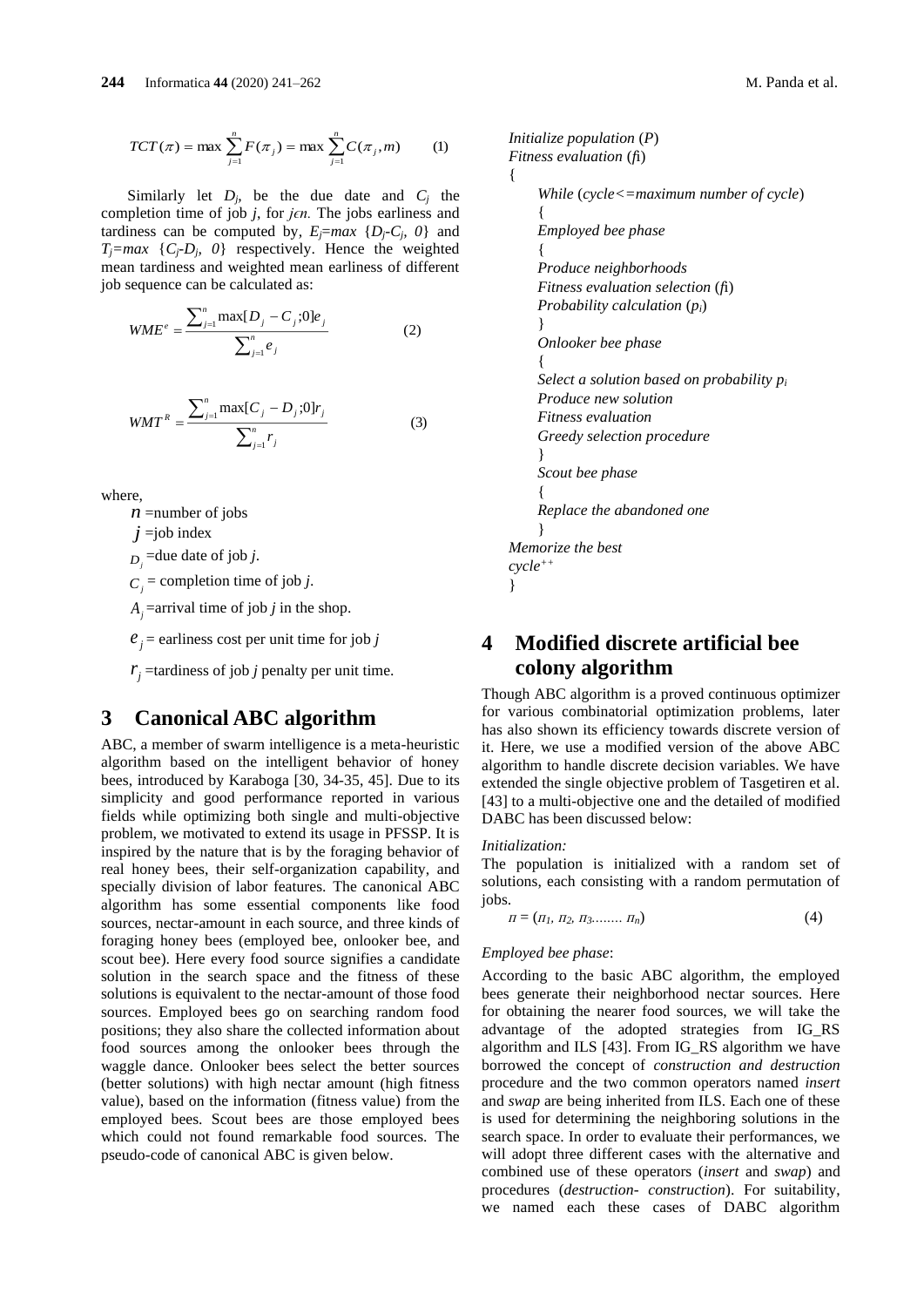separately as DABC-I, DABC-II and DABC-III respectively. This step attempts to improve the population deterministically by accepting the improved adjacent solutions by examining their fitness values. The solutions to next step are chosen on the basis of equal number of best solutions from each objective respectively to maintain the population diversity.

#### *Case I:*

Each nearest solution in the population is determined by any one of the following strategy. The selected strategy is applied two times separately to each permutation  $\pi$  in the population, resulting two nearest neighbors and the best one is selected to the next step.

- (i) Applying *two-insert* moves to a permutation  $\pi$ with  $p=2$ .
- (ii) Applying *three-insert* moves to a permutation  $\pi$ with  $p=3$ .
- (iii) Applying *two-swap* moves to a permutation  $\pi$ with  $p=2$ .
- (iv) Applying *three-swap* moves to a permutation  $\pi$ with  $p=3$ .

#### *Case II:*

Each nearest solution is chosen by applying any of the following strategy.

- (i) Applying *two-insert* moves to a permutation  $\pi$ with  $p=2$ .
- (ii) Applying *three-insert* moves to a permutation  $\pi$ with  $p=3$ .
- (iii) Applying *two-swap* moves to a permutation  $\pi$ with  $p=2$ .
- (iv) Applying *three-swap* moves to a permutation  $\pi$ with  $p=3$ .
- (v) Applying one *destruct-construct* procedure to a permutation *ᴨ* with *destruction size x.*

#### *Case III:*

The nearest solutions are determined by using the following strategy.

(i) Applying *destruct-construct* procedure to a permutation  $\pi$  with destruction size  $x$ .

#### *Onlooker bee phase:*

This phase selects a food source based on the probabilities obtained from the fitness values during employed bee phase. The aim of this phase is to find further better compromising solutions by applying well devised local search. The probabilistic selection can be described as:

$$
p_i = \frac{fit_i}{\sum_j fit_j} \tag{5}
$$

Here  $fit<sub>i</sub>$  is defined as the fitness value of the  $i<sup>th</sup>$ solution compared to other solutions in the solution set. The solutions with a higher probability are always selected to the next cycle. In addition to this, almost an equivalent strategy to that of employed bee phase is employed during the onlooker bee phase to produce a new neighborhood solution. An efficient local search method has to be applied to further improve the candidates of the onlooker bee phase. A better food source has to replace the current one and become a new member in the population; else both are treated as nondominated to each other.

#### *Scout phase:*

In general, the scout bee phase removes the abandoned solutions (worst solutions) from the search space and tries to discover new ones with better fitness value. Therefore, the DABC algorithm removes a defined number of worst solutions and replaces them with new ones by the process of tournament selection in order to deal with local optima by avoiding the trial counter.

During the evolution process, the solutions will be prioritised with respect to TCT, WMT and WME. Also the different cases of the employed bee phase will fall to different CPU utilization of the algorithm. As per the selection of basic ABC algorithm, an old solution is replaced by a new one if it is found to be superior in all objectives by using a greedy selection procedure.

A common framework for DABC-I, DABC-II, and DABC-III as follows:

[ ] *Initialization*

$$
\pi = \pi_1, \pi_2, \pi_3, \dots, \pi_N
$$
  
[*Fitnesscalculation*]  
\n
$$
for(i = 1to N)
$$
  
\n
$$
Calculatef(\pi_i)
$$
  
\n[*Employee phase*]  
\n
$$
for(i = 1to N)
$$
  
\n
$$
\pi^{new} = local\_search(\pi)
$$
  
\n
$$
for(objetivet oM)
$$
  
\n
$$
\pi = proportionate - bestsequence(\pi^{new}, \pi)
$$
  
\n[*onlooker be phase*]  
\n
$$
for(i = 1to N)
$$
  
\n
$$
\pi^{new} = local\_search(\pi)
$$
  
\n
$$
for(objetivet oM)
$$
  
\n
$$
\pi = proportionate - bestsequence(\pi^{new}, \pi)
$$
  
\n[*Scoublee phase*]  
\n[*Scoublee phase*]  
\n

( ) *return*  $for \{ \pi = \pi_1, \pi_2, \pi_3, \dots, \pi_N \}$ *replace abandonedsolutions*

Figure 2: DABC algorithm

## **4.1 Local search methods: IG\_RS algorithm and ILS algorithm**

The *insert* operator eliminates a job from the job pool (position *r*) and reinserts it into another position (*q*) in the same pool that is in the permutation  $\pi$ , such that  $q \in (r, r)$ *r-1*) and the *swap* operator simply interchanges the position of two random jobs in a permutation *ᴨ.* Similarly the *destruction- construction* procedure of IG\_RS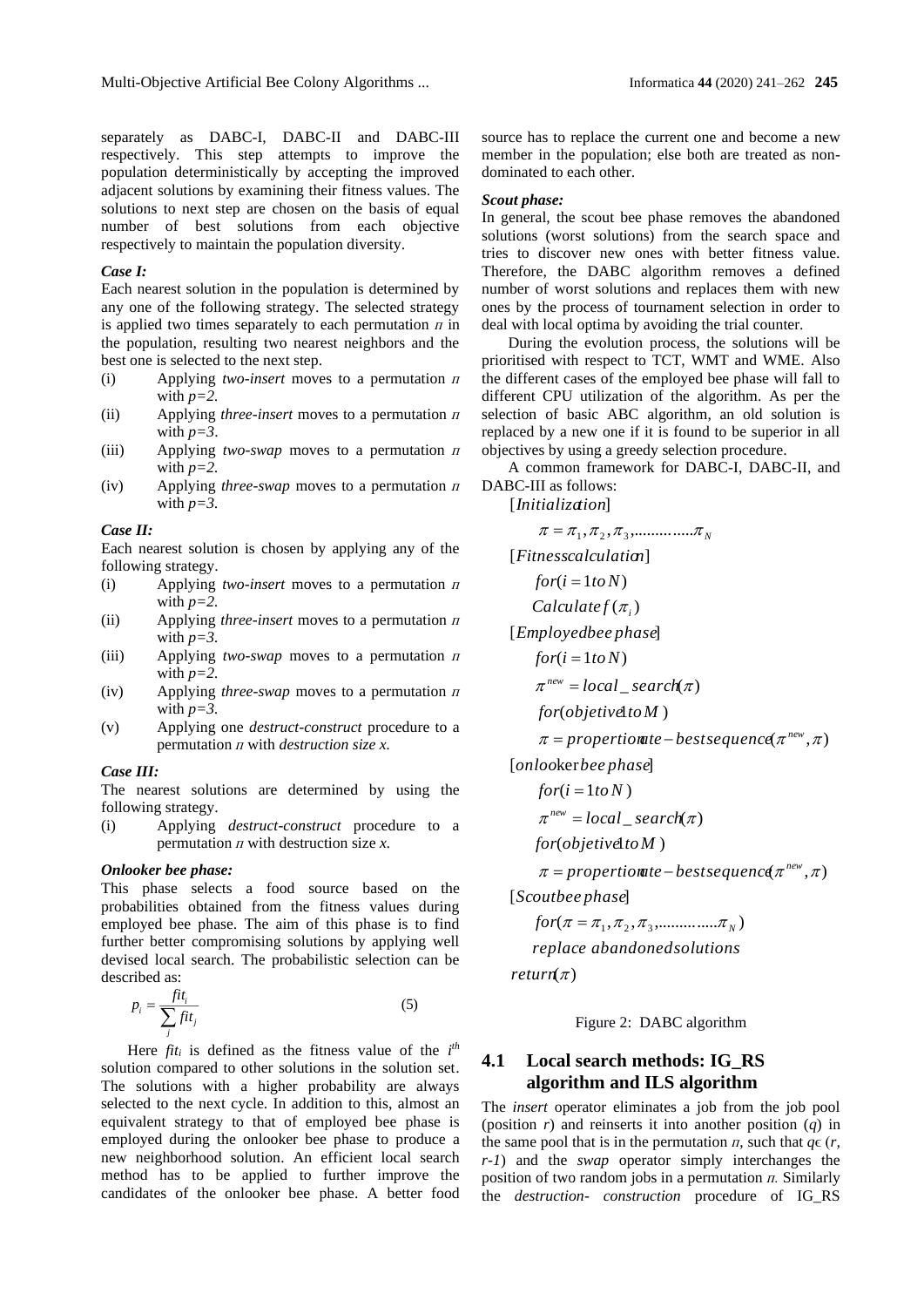algorithm reconstructs a job pool by assigning best positions to a sub part of the original job sequence. Here the destruction phase randomly removes *x* number of jobs from the permutation  $\pi$  without repetition resulting two partial solutions  $\pi_x(x)$  number of jobs) and  $\pi_x(x)=n-x$ number of jobs). Then the *construction* phase adds each removed jobs back to the pool in the same order by searching its best position. The motivation of using the above methodologies in our algorithm is inherited from the efficacy of the DABC algorithm. Here the focused parameters are: perturbation strength *p* and the

 $i = i + 1$  $j = j + 1$ if  $f(\pi^{\dagger}) < f(\pi^{\dagger})$  $\_search(\pi)$  $\bar{z} = \frac{1}{2} \text{swaplocal\_search}(\pi)$  $\int$ *insert* $local$ *<sub>\_</sub>search*( $\pi$ )  $for (j = 1 to N)$  $for (i = 1 to N)$  $\pi=\pi_{_1},\pi_{_2},\ldots\ldots\ldots\pi_{_N}$ **P**rocedurelocal\_search(π)  $\pi_j^{new} = \pi_j$  $\pi^{new}$ <sub>j</sub> =  $\pi^{n}$  $\pi^{\dot{}} = \pi^{\dot{}}_i$  $\pi^{new} = Null$ *end for endif else destructconstructloca l search swaplocal search* π  $\pi = \begin{cases} swaplocal\_search, \pi \\ destructconstructo \end{cases}$ I  $=\{$ 

*end for*

return $(\pi^{new})$ 

}

Figure 3: Local search procedure.

( ) *return*  $swaplocal\_search(\pi, i, j)$ rand(i, j) \_ ( ) *procedureswaplocal search*

Figure 4: Swap local-search procedure.

*end procedure*  $return(\pi)$  $\mathit{insert}(\pi, i, j)$ *rand*(*i*, *j*)  $procedureinsertlocal\_search(\pi)$ Figure 5: Insert local search procedure. *end procedure* return( $\pi$ )  $\pi = \text{construct}(\pi^D, \pi^R)$ *destruct d*  $procedure$  *destructconstruct*( $\pi$ ,*d*)  $\pi^D = \pi^R = destruct_i(\pi)$ Figure 6: Destruct-construct procedure.

destruction size *x* that has to be carefully chosen. A perturbation is achieved by a random insertion of a job to another position or by swapping of some jobs randomly in a permutation  $\pi$ . Similarly choosing a larger destruction size for *x* will lead to a better result and a smaller one will be good for CPU time minimization. Tasgetiren et al. [43] have considered the perturbation values are as 1or 2 and the x values as 8 or 12 for different instances of Taillard [46]. However in our work, we have considered two synthetic datasets for small and large sized systems with variable number of jobs and machines. Here the *p* values are considered as 2 or 3 and the *x* values are considered as 2 (for small sized) and 4 (for large size) respectively.

## **5 MOABC for MOPFSSP**

The above proposed DABC algorithm is the direct extension of single objective DABC proposed by Tasgetiren et al. [43]. The algorithmic framework and search for local optima is much more flexible and effective with the advantages of local search algorithms in the DABC algorithm. To achieve a more accurate and efficient problem solving approach in the field of multi objective optimization; we have simulated these advantages to model a multi objective Pareto-based ABC algorithm with same objectives to solve the FSSP. The proposed MOABC algorithm combines the main idea of ABC with the above local search strategy to search the neighborhood structure. To apply the local search algorithm in the next proposed one, we have adopted one of the simpler one i.e., the swap () local-search instead of using all methods randomly. Firstly the proposed MOABC algorithm initiates a number of randomized job sequences of *n* jobs, and is stored in the population matrix. These sequences represent the random food sources of ABC, with certain quality and diversity. Secondly, an exploitation search procedure for the first two bee phases (employed and onlooker) is designed to best suit the problem and to intensify the local search operation. To record the updated non-dominated sequence emerged in each cycle, it uses a Pareto-based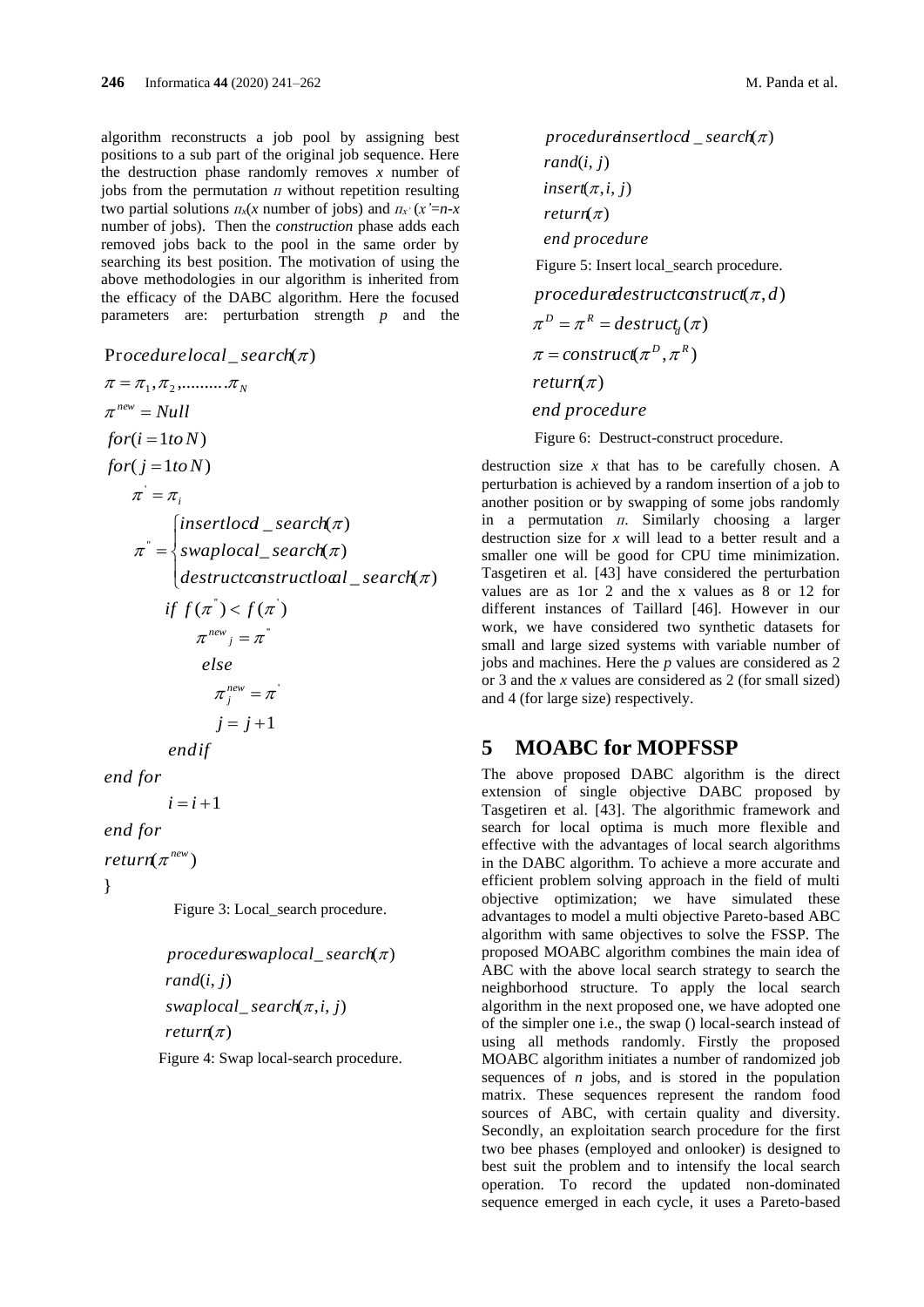archive set. In addition, the population is well-adjusted to maintain diversity in scout bee phase by eliminating the worst solutions. It is seen that proposed algorithm is able to find the best set of solutions and a proper statistical analysis has also been done to evaluate the proposed algorithm's performance with different inputs. Some important terms related to MOABC can be defined below.

#### *Pareto dominance*

Any solution *S*′ is said to be non-dominated to *S′′* if and only if,

- (i) (i)The solution *S′* is no worse than *S′′* in all the objectives.
- (ii) The solution *S′* is strictly better than *S′′* in at least one objective.

#### *Pareto optimal solution set and Pareto optimal front*

Pareto optimal solution set is the group of all Pareto optimal solutions, and the respective graphical representation in the objective space is known as the Pareto optimal front.

#### *Archive*

An archive records the track of the non-dominated solutions from time to time. It is iteratively updated throughout the search procedure. Once a new nondominated solution generated, the archive is updated accordingly.

### **5.1 Problem formulation**

The FSSP is rescheduled (fixed to similar assumptions as stated above) with the same three defined criterions (TCT, WMT and WME) and *n* jobs to be solved with ABC. As we know mostly there will be multiple solutions, non-dominated to one another will be emerged during the simultaneous optimization of multiple objectives (known to discover true Pareto front), we have done a straight forward extension of uni-objective ABC as well as above DABC to redesign an MOABC algorithm. In the employed bee phase, an exploitation search procedure is applied on the initialized solutions, to derive the non-dominated solution set. The generated Pareto front is maintained in an archive with the corresponding trial counters and will be updated from time to time. Onlooker bees search for more intensified solutions within the neighborhood of the food source in their memory. Finally, the abandoned solutions are deleted from the archive to stand with a best fitted Pareto front.

## **5.2 Architecture**

As per the problem architecture, '*n*' jobs are divided into '*m*' number of tasks, to be sequenced differently and to be processed in different machines. Each job sequences are evaluated through their fitness values against the individual objective functions. After the problem evaluation, the resulted sequences are listed out that are non-dominating to each other. Figure 7 is representing the MOPFSSP problem architecture which needs to be optimized to a set of optimal job sequences as corresponding non- dominated set.



Figure 7: MOPFSSP architecture.

Ī



Figure 8: Proposed framework using MOABC.

Figure 8 is represents the proposed solution strategy using MOABC. The proposed model generates multiple Pareto optimal solutions iteratively which are updated in an external archive time to time. Here the algorithm adopts the 2swap () local search strategy to generate the neighborhood structures in the solution space. The selection of the same local search procedure is based upon the time complexity analysis of all considered methods in the remodeled DABC algorithm.

### **5.3 Proposed MOABC**

This section presents the algorithmic representation of proposed MOABC algorithm to solve MOPFSSP.

The derived MOABC algorithm, initializes the population 'n' with 'n' solutions, each consisting of a random number of job sequences similar to the DABC algorithm. Each updated solutions in the population matrix are evaluated for the corresponding fitness value using the objective functions 1- 3. The generated nondominated set is maintained in an archive with the corresponding trial counters; which is updated in every cycle. Employed bees explore for better sources in the neighborhood by applying *swap* () operation, where two randomly selected jobs *i* and *j* (two random selected dimensions) for a random solution (sequence) *k* are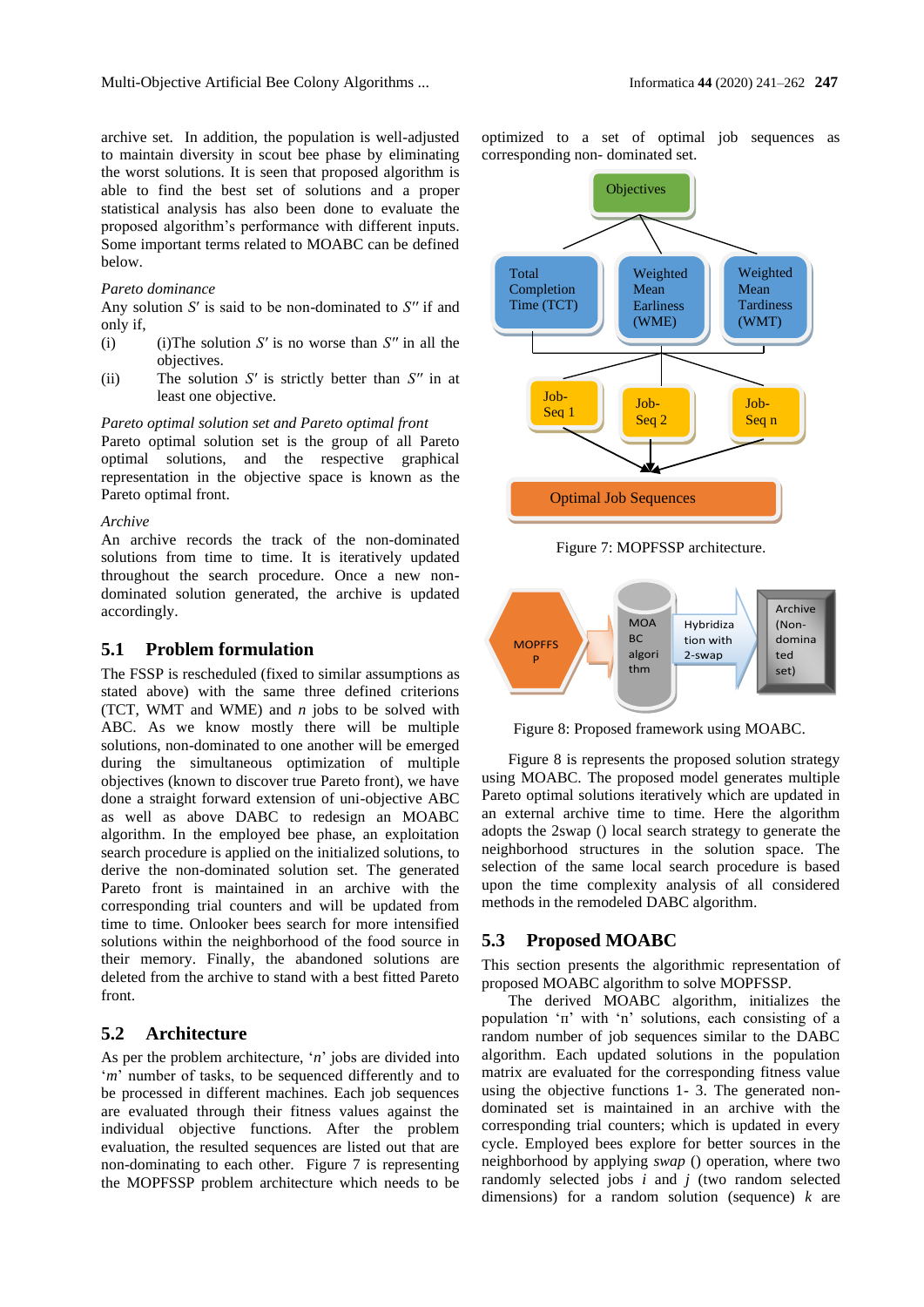*BEGIN* 

{

*Set parameters; Set population size; Initialize solutions; Archive=Null; Trial counter=Null; For each solution find the fitness value; Generate the non-dominated set; Update Archive; Do* { *//Employed bee phase// Generate all employed bees and check their dominance relation to nearby solutions by swaplocal\_ search procedure; Compute the Fitness value; Compute non-dominated set; Update Archive; Update trial counter; //Onlooker bee phase// Update the solutions using swaplocal\_search () algorithm; Compute the Fitness value; Compute non-dominated set; Update Archive; Update trial counter;* } *While (Stop criterion=Max. no. of iterations); //Scout bee phase// Delete abandoned solutions Update Archive;*

} *END*

Figure 9: MOABC pseudo code.

swapped with each other**.** Onlooker bee selects a candidate source depending on its probability values calculated and provided by the employed bees. The solutions with a greater probability are shifted to the archive. Within a defined number of cycles, the employed bees whose solutions cannot be further improved (through a predetermined number of trials) are treated as abandoned ones and are deleted permanently from the archive. These abandoned solutions are calculated by the help of trial counters. If a solution in *S* is improved by the corresponding solution in *S'* then the trial counter is set to zero (0), else it is set to one (1).

## **6 Numerical simulation**

The numerical results represent the performance of both DABC algorithm and MOABC algorithm respectively with respect of TCT, WME<sup>e</sup> and WMT<sup>r</sup>. Two different datasets have been initialized with little parameter variation. One of this has been initialized with small processing times and due dates named as 'small-size dataset' and the other one is named as 'large-size'. For both the proposed algorithms, we have considered similar input datasets.

## **6.1 Control parameters**

However both the algorithms require same control parameters except the case of abandoned solution. The DABC algorithm removes a defined number of worst solutions and replaces them with new ones in order to remove abandoned solutions from the population where as the MOABC algorithm removes those solutions based on a trial counter limit.

### **6.1.1 Parameters of DABC**

| Parameters:                    | Values:                          |
|--------------------------------|----------------------------------|
| Population size                | 10                               |
| <b>Maximum</b> iterations      | 50                               |
| Number of onlookers            | $1/2$ <sup>*</sup> (colony size) |
| Number of employed bees        | $1/2^*$ (colony size)            |
| Worst solutions to be replaced | 2 or 4                           |

### **6.1.2 Parameters of MOABC**

| Parameters:                  | Values:               |
|------------------------------|-----------------------|
| Colony size                  | 10                    |
| Maximum iterations           | 50                    |
| Number of onlookers          | $1/2^*$ (colony size) |
| Number of employed bees      | $1/2^*$ (colony size) |
| Limit for abandoned solution | 20                    |

## **6.2 Description of the numerical data**

To evaluate DABC-I, DABC-II and DABC-III, two instances of datasets are customized with two different combinations of jobs and machines. With a little parameter variation both the datasets consider same population size of 10. The due date of each job is initialized separately with respect to two datasets. We have assigned same weight for both tardiness and earliness in both the input sets, while evaluating WME<sup>e</sup> and WMT r . Again the same datasets are used to characterise the performance of MOABC.

### **6.2.1 Small-size data**

To validate the results at an eye, a small size dataset is randomized with a combination of 4 jobs and 3 machines with an ideal parameter setting. The processing time  $(O_{ik})$ of the jobs are set within [0, 5] and the due times are set in [10, 15]. The earliness and tardiness weights are considered in the range [1, 10]. Based on the due time, the calculated TCT and the weights (earliness and tardiness), the MWT and MWE of the jobs have to be calculated. The destruction size has been assumed as 2. All these parameters, input data, corresponding statistics and the initial population sequence are tabulated below.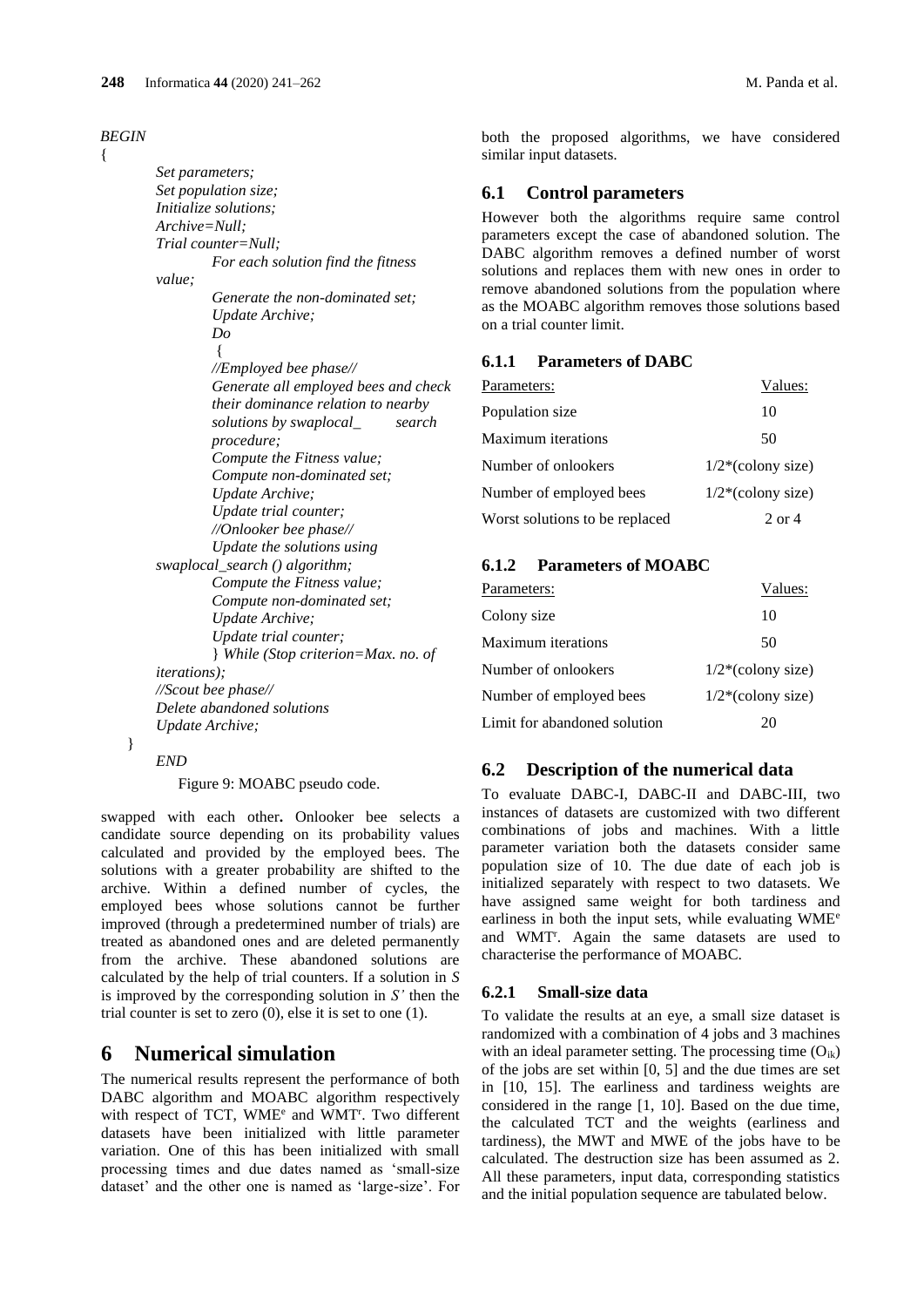Multi-Objective Artificial Bee Colony Algorithms ... Informatica **44** (2020) 241–262 **249**

|           | Job 1        | J <sub>ob</sub> 2 | Job 3      | Job4       |
|-----------|--------------|-------------------|------------|------------|
| Machine 1 | $O_{11}=4$   | $O_{12}=1$        | $O_{13}=5$ | $O_{14}=2$ |
| Machine 2 | $O_{21}=3$   | $O_{22}=2$        | $O_{23}=4$ | $O_{24}=3$ |
| Machine 3 | $O_{31} = 5$ | $O_{32}=2$        | $O_{33}=3$ | $Q_{34}=4$ |
| Due time  | 10           | 12                | 30         | 15         |
| Weight    |              | 3                 |            |            |

|  | Table 1: Processing time of machine vs task of each job. |  |  |  |  |
|--|----------------------------------------------------------|--|--|--|--|
|  |                                                          |  |  |  |  |
|  |                                                          |  |  |  |  |
|  |                                                          |  |  |  |  |

| Jobs | Minimum | Maximum | Standard<br>deviation |
|------|---------|---------|-----------------------|
|      |         |         | 0.81                  |
|      |         |         | 0.47                  |
|      |         |         | 0.81                  |
|      |         |         | 0.81                  |

Table 2: Statistics of the small-size dataset.

- *Parameter setting*
- (i)  $O_{ik}$  :[1-5]
- (ii) Weight (tardiness and earliness): [1, 10]
- (iii) Population size: 10
- (iv) Destruction size: 2
- (v) Due time: [10, 15]

Table 1 represents the processing time of 4 different jobs with respect to 3 machines. Also it initializes the expected finish time of each job and an assigned weight which will be further used to calculate the fitness value of the defined objective functions.

Table 2 contains the statistical analysis of standard deviation for each job( small-sized dataset).To calculate the standard deviation we have summarized the minimum and maximum processing time of each job

| Population<br>sequence | Job sequence   |                |                |                |  |  |
|------------------------|----------------|----------------|----------------|----------------|--|--|
|                        | J <sub>0</sub> | $J_1$          | J <sub>2</sub> | $J_3$          |  |  |
| 2                      | $J_1$          | J <sub>2</sub> | $J_3$          | $J_0$          |  |  |
| 3                      | $J_2$          | $J_3$          | $J_0$          | $J_1$          |  |  |
| 4                      | $J_3$          | $J_0$          | $J_1$          | $J_2$          |  |  |
| 5                      | $J_3$          | $J_2$          | $J_1$          | $J_0$          |  |  |
| 6                      | $J_0$          | $J_3$          | J <sub>2</sub> | $J_1$          |  |  |
| 7                      | $J_1$          | $J_0$          | $J_3$          | J <sub>2</sub> |  |  |
| 8                      | $J_2$          | $J_1$          | $J_0$          | $J_3$          |  |  |
| 9                      | $J_0$          | $J_1$          | $J_2$          | $J_3$          |  |  |
| 10                     | $J_1$          | $J_2$          | $J_3$          | $J_0$          |  |  |

Table 3: Initial population.

from the pool. The result shows that, standard deviation of each job ranges between [0, 1].

Using the above information a randomized job sequence is initialized with population size 10. As we have considered 4 jobs here, it can have 24 numbers of different possible sequences. Table 3 contains a random selection of 10 sequences out of these. These sequences will be the initial input for the proposed algorithm and the resulted intermediate sequences will be the further inputs for different iterations and bee phases.

## **6.2.2 Large-size data**

The other synthetic large size dataset with population size 10 is generated with 10 jobs and 9 machines are set with the following parameter setting. Here the processing time of jobs are set to [0, 10]. The weights and due times

|           | Job 0          | Job 1      | Job            | Job           | Job            | Job          | Job            | Job        | Jo             | Job              |
|-----------|----------------|------------|----------------|---------------|----------------|--------------|----------------|------------|----------------|------------------|
|           |                |            | 2              | 3             | $\overline{4}$ | 5            | 6              | 7          | b <sub>8</sub> | 9                |
| Machine 1 | $O_{11}=10$    | $O_{12}=5$ | $O_{13}=8$     | $O_{14}=5$    | $O_{15}=1$     | $O_{16}=7$   | $O_{17}=2$     | $O_{18}=0$ | $O_{19}=9$     | $O_{110}=3$      |
| Machine 2 | $O_{21}=3$     | $O_{22}=4$ | $O_{23}=5$     | $O_{24}=8$    | $O_{25}=3$     | $O_{26}=6$   | $O_{27}=2$     | $O_{28}=5$ | $O_{29}=7$     | $O_{2 10} = 4$   |
| Machine 3 | $O_{31}=5$     | $O_{32}=3$ | $O_{33}=0$     | $O_{34}=3$    | $O_{35}=5$     | $O_{36}=9$   | $O_{37}=0$     | $O_{38}=0$ | $O_{39}=2$     | $O_{3 10} = 3$   |
| Machine 4 | $O_{41} = 4$   | $O_{42}=2$ | $O_{43}=4$     | $O_{44}=7$    | $O_{45}=2$     | $O_{46} = 3$ | $O_{47} = 4$   | $O_{48}=9$ | $O_{49}=0$     | $O_{410}=3$      |
| Machine 5 | $O_{51}=1$     | $O_{52}=2$ | $O_{53}=1$     | $O_{54}=5$    | $O_{55}=4$     | $O_{56}=7$   | $O_{57}=2$     | $O_{58}=3$ | $O_{59}=4$     | $O_{510}=6$      |
| Machine 6 | $O_{61}=7$     | $O_{62}=3$ | $O_{63}=2$     | $O_{64}=5$    | $O_{65}=3$     | $O_{66}=6$   | $O_{67}=9$     | $O_{68}=4$ | $O_{69}=4$     | $O_{6,10}=2$     |
| Machine 7 | $O_{71}=3$     | $O_{72}=0$ | $O_{73}=2$     | $O_{74}=0$    | $O_{75}=5$     | $O_{76}=5$   | $O_{77}=5$     | $O_{78}=4$ | $O_{79}=2$     | $O_{7,10}=2$     |
| Machine 8 | $O_{81} = 8$   | $O_{82}=4$ | $O_{83}=1$     | $O_{84}=0$    | $O_{85}=5$     | $O_{86}=9$   | $O_{87}=4$     | $O_{88}=5$ | $O_{89} = 4$   | $O_{8,10}=6$     |
| Machine 9 | $O_{91} = 2$   | $O_{92}=4$ | $O_{93}=1$     | $O_{94} = 10$ | $O_{95} = 8$   | $O_{96} = 3$ | $O_{97}=4$     | $O_{98}=5$ | $O_{99}=4$     | $O_{9 \ 10} = 7$ |
| Due time  | 80             | 42         | 75             | 85            | 95             | 60           | 10<br>$\Omega$ | 10<br>5    | 9<br>$\Omega$  | 65               |
| Weight    | $\overline{c}$ | 3          | $\overline{4}$ | 6             | 10             | 1            | $\overline{4}$ | 5          | 7              | 9                |

Table 4: Processing time of machine vs job task.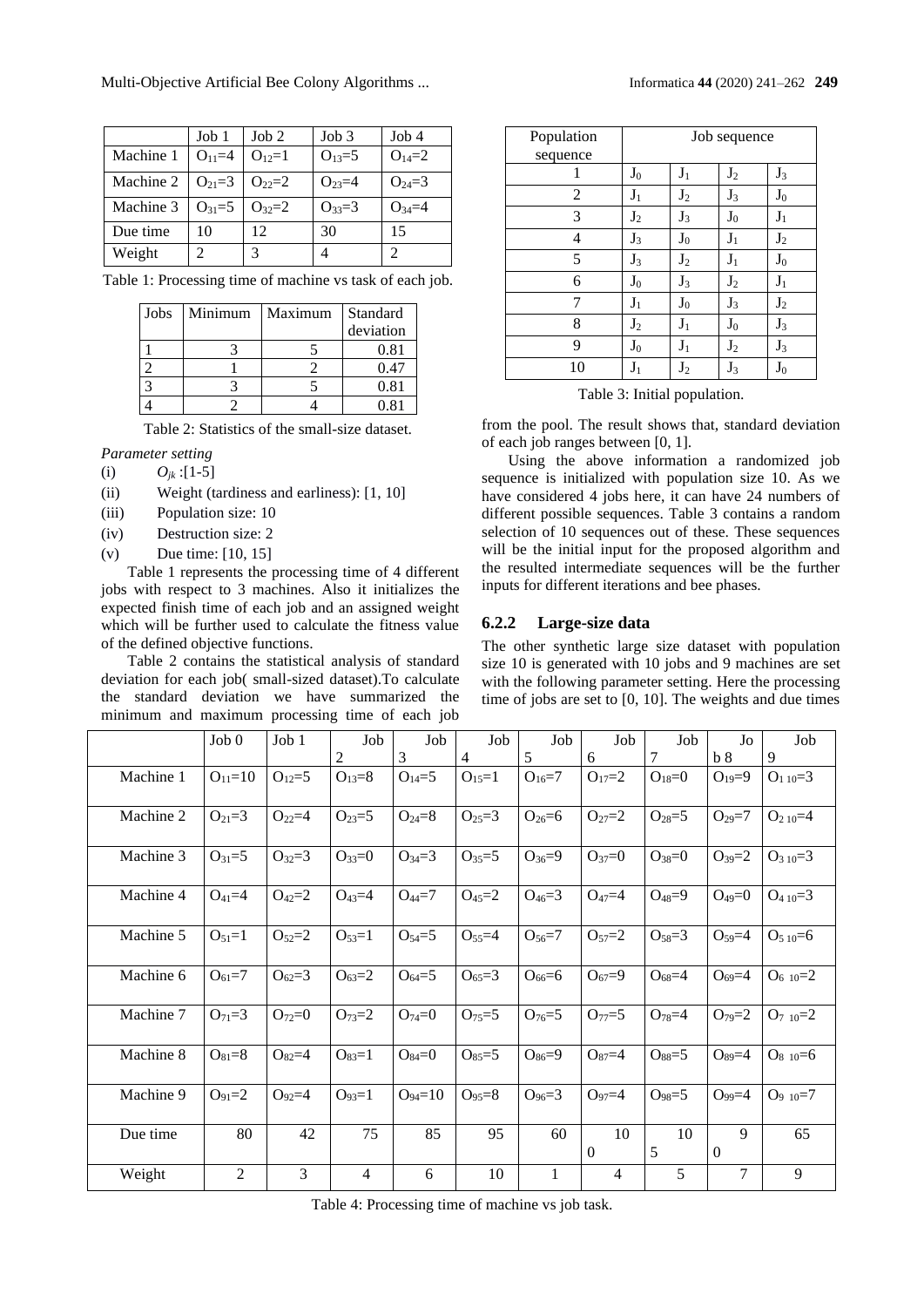| Jobs | Minimum | Maximum | Standard deviation |
|------|---------|---------|--------------------|
|      |         | 10      | 2.81               |
| 2    |         |         | 1.45               |
| 3    |         |         | 2.40               |
|      |         | 10      | 3.18               |
| 5    |         |         | 1.94               |
| 6    | 3       |         | 2.07               |
|      |         |         | 2.40               |
| 8    |         |         | 2.72               |
| q    |         |         | 2.53               |
|      | 2       |         | 1.76               |

Table 5: Statistics of the large-size dataset.

are initialized within [1, 10] and [50, 100] respectively. The destruction size has been assumed as 4. The same required data as per the small sized dataset are also represented using different tabulations in the same sequence.

*Parameter setting*

- (i)  $O_{ik}$  :[0-10]
- (ii) Weight (tardiness and earliness): [1, 10]
- (iii) Population size: 10
- (iv) Destruction size: 4

As per the parameter setting, Table 4 is finalized with different processing times for individual jobs with respect to corresponding machines. It also assumes the due times and job weights. Job weights are basically the representative of their priorities.

Similar to the first dataset, we have also done a statistical analysis of the large-size dataset in Table 5.As per the minimum and maximum processing time of each job, the standard deviation of the jobs ranges between  $[1,3]$ .

Table 6 contains the initial population set consisting of 10 jobs. These jobs can be arranged in 10! number of possible ways and we have selected a random 10 out of it

| $\mathbf P$    |                |                |                |                |                | Job sequence   |                |                |                |                |
|----------------|----------------|----------------|----------------|----------------|----------------|----------------|----------------|----------------|----------------|----------------|
| $\mathbf{1}$   |                |                |                |                |                |                |                |                |                |                |
|                | $\mathbf{J}_0$ | $\mathbf{J}_1$ | $\mathbf{J}_2$ | $J_3$          | $\mathbf{J}_4$ | $\mathbf{J}_5$ | ${\bf J}_6$    | $J_7$          | $\mathbf{J}_8$ | $\mathbf{J}_9$ |
| $\overline{2}$ |                |                |                |                |                |                |                |                |                |                |
|                | $\mathbf{J}_1$ | $\mathbf{J}_2$ | $J_3$          | $\mathbf{J}_4$ | $\mathbf{J}_5$ | $\mathbf{J}_6$ | $\mathbf{J}_7$ | $\mathbf{J}_8$ | $J_9$          | $\mathbf{J}_0$ |
| 3              |                |                |                |                |                |                |                |                |                |                |
|                | $\mathbf{J}_2$ | $J_3$          | $\mathbf{J}_4$ | $J_5$          | $\mathbf{J}_6$ | $J_7$          | ${\bf J}_8$    | $J_9$          | $J_0$          | $\mathbf{J}_1$ |
| 4              |                |                |                |                |                |                |                |                |                |                |
|                | $J_3$          | $\mathbf{J}_4$ | $\mathbf{J}_5$ | $\mathbf{J}_6$ | $\mathbf{J}_7$ | ${\bf J}_8$    | $J_9$          | $\mathbf{J}_0$ | $\mathbf{J}_1$ | $J_2$          |
| 5              |                |                |                |                |                |                |                |                |                |                |
|                | $\mathbf{J}_4$ | $\mathbf{J}_5$ | $\mathbf{J}_6$ | $\mathbf{J}_7$ | $\mathbf{J}_8$ | $J_9$          | $\mathbf{J}_0$ | $\mathbf{J}_1$ | $\mathbf{J}_2$ | $J_3$          |
| 6              |                |                |                |                |                |                |                |                |                |                |
|                | $J_5$          | $J_6$          | $\mathbf{J}_7$ | $\mathbf{J}_8$ | $J_9$          | $\mathbf{J}_0$ | $\mathbf{J}_1$ | $J_2$          | $J_3$          | $\mathbf{J}_4$ |
| $\overline{7}$ |                |                |                |                |                |                |                |                |                |                |
|                | $\mathbf{J}_6$ | $\mathbf{J}_7$ | $\mathbf{J}_8$ | $\mathbf{J}_9$ | $\mathbf{J}_0$ | $\mathbf{J}_1$ | $\mathbf{J}_2$ | $\mathbf{J}_3$ | $\mathbf{J}_4$ | $\mathbf{J}_5$ |
| 8              |                |                |                |                |                |                |                |                |                |                |
|                | $\mathbf{J}_7$ | $\mathbf{J}_8$ | $\mathbf{J}_9$ | $\mathbf{J}_0$ | $\mathbf{J}_1$ | $\mathbf{J}_2$ | $J_3$          | $\mathbf{J}_4$ | $J_5$          | $\mathbf{J}_6$ |
| 9              |                |                |                |                |                |                |                |                |                |                |
|                | $\mathbf{J}_8$ | $J_9$          | $\mathbf{J}_0$ | $\mathbf{J}_1$ | $\mathbf{J}_2$ | $J_3$          | $\mathbf{J}_4$ | $\mathbf{J}_5$ | $J_6$          | $\mathbf{J}_7$ |
| 10             |                |                |                |                |                |                |                |                |                |                |
|                | $J_9$          | $\mathbf{J}_0$ | $\mathbf{J}_1$ | J2             | $\mathbf{J}_3$ | $\mathbf{J}_4$ | $J_5$          | $\mathbf{J}_6$ | $J_7$          | $J_8$          |

**6.3 Numerical results and analysis** Using the above specified inputs the results are tabulated

separately for each algorithm. First, the results of DABC are represented and then that of MOABC. Firstly the results are tabulated then are reflected into corresponding graphical representations through the help of various figures where 'X' and 'Y' dimensions represents the 'performance score' versus 'job sequences' respectively. Each unit of 'X' and 'Y' dimension in the small-size dataset counts as 5 and 1 respectively, similarly it counts as 20 and 1 for the large- size dataset for the same dimensional sequence.

as the initial input. As compared to the small-sized dataset there is a very less chance of repeating the same sequences as the intermediate result sequences, due the

application of different tuning operators (insert/swap/construct-destruct).

### **6.3.1 Results of DABC Algorithm**

The tabulated results include the performance of DABC algorithms for individual cases with two specified inputs. Table 7-9 represents the final job sequences for small dataset corresponding to TCT, MWT and MWE and table 10-12 includes the results for the other input dataset. Table 7 and 10 includes the results of DABC-I algorithm with swap () and insert () operation having random perturbation values 2 or 3. Table 8 and 11 shows the results of DABC-II, that include another operation construct-destruct () additional to the operations of DABC-I. Only construct-destruct is used in DABC-III and the results are tabulated in Table 9 and12.

### **6.3.1.1 Small-size dataset**

Table 7 contains the resulted TCT, MWT, MWE of the small-sized dataset for DABC-I. As mentioned, DABC-I uses the swap () and insert () algorithms to update the solution vectors. The result includes the completion time of every job in different sequences and TCT of each job sequence is equal to the completion time of the last job of the individual sequence. According to the initialized weight and due time the respective MWT and MWE has been calculated.

The graphical representation of Table 7 has been shown in Figure 10. Each job sequences have been represented individually with its corresponding TCT, MWE, and MWT scores.

The results of DABC-II is tabulated in Table 8.Based on the completion time, weight and due date of individual jobs the corresponding TCT, MWT, and MWE values are summarized and presented here. To update the job sequences here all the local search methods (insert/swap/construction and destruction) have been applied randomly.

Table 6: Initial population.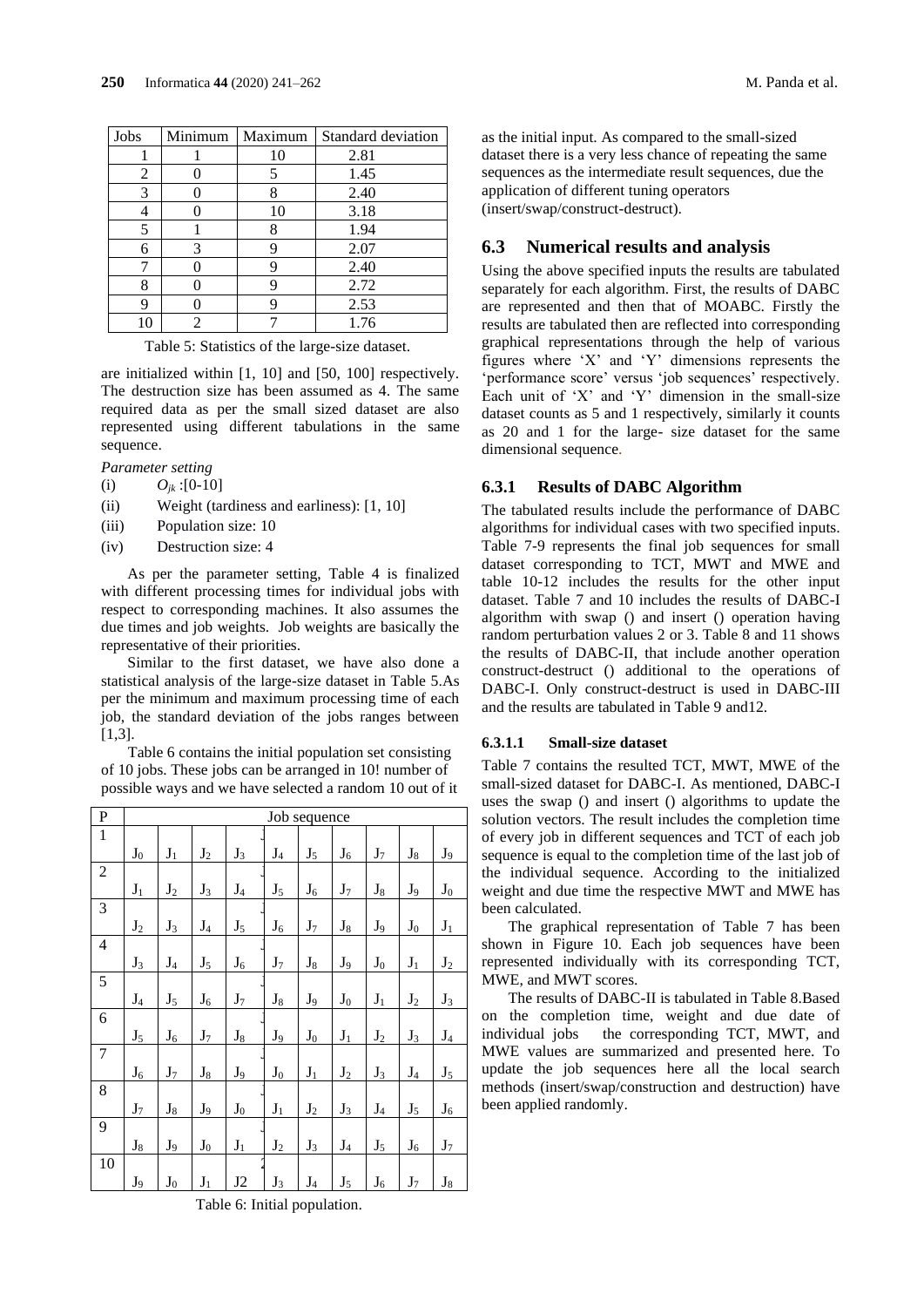Multi-Objective Artificial Bee Colony Algorithms ... Informatica **44** (2020) 241–262 **251**

| P                           |                      |                                                                 | Final job sequence &<br>completion time |                      |                         | TC<br>T    | MW<br>Т    | <b>MWE</b> |  |  |
|-----------------------------|----------------------|-----------------------------------------------------------------|-----------------------------------------|----------------------|-------------------------|------------|------------|------------|--|--|
| 1                           | $J_3$<br>9           |                                                                 | $J_1$<br>11                             | $J_0$<br>16          | J <sub>2</sub><br>19    | 19         | 0.72       | 5.54       |  |  |
| $\overline{c}$              | $J_3$<br>9           |                                                                 | $J_1$<br>11                             | J <sub>2</sub><br>15 | $_{\mathrm{J_0}}$<br>20 | 20         | 0.9        | 5.9        |  |  |
| 3                           | J <sub>0</sub><br>12 | $J_1$<br>$J_3$<br>J <sub>2</sub><br>$\overline{21}$<br>14<br>18 |                                         | 21                   | 2.0                     | 4.36       |            |            |  |  |
| $\overline{4}$              | $J_1$<br>5           |                                                                 | $J_0$<br>13                             | J <sub>2</sub><br>17 | $J_3$<br>21             | 21         | 1.3        | 5.6        |  |  |
| 5                           | $J_1$<br>5           |                                                                 | J <sub>2</sub><br>13                    | $J_0$<br>18          | $\mathbf{J}_3$<br>22    | 22         | 1.54       | 5.27       |  |  |
| 6                           | $J_1$<br>5           |                                                                 | $J_2$<br>13                             | $J_3$<br>17          | $\mathbf{J}_0$<br>22    | 22         | 1.54       | 5.63       |  |  |
| 7                           | $J_2$<br>12          |                                                                 | $J_1$<br>14                             | $\mathbf{J}_0$<br>19 | $J_3$<br>23             | 23         | 2.36       | 4.0        |  |  |
| 8                           | $J_0$<br>12          |                                                                 | $J_3$<br>16                             | $J_2$<br>19          | $J_1$<br>21             | 21         | 2.54       | 4.0        |  |  |
| 9                           | J <sub>0</sub><br>12 |                                                                 | $J_3$<br>16                             | $J_1$<br>18          | J <sub>2</sub><br>21    | 21         | 2.54       | 4.36       |  |  |
| 10                          | $J_2$<br>12          |                                                                 | $J_3$<br>16                             | $J_1$<br>18          | $J_0$<br>23             | 23         | 2.9        | 4.36       |  |  |
| Table 7: Results of DABC-I. |                      |                                                                 |                                         |                      |                         |            |            |            |  |  |
|                             |                      |                                                                 |                                         |                      |                         |            |            |            |  |  |
| Population                  |                      |                                                                 | sequence &                              | Final job            |                         | <b>TCT</b> | <b>MWT</b> | <b>MWE</b> |  |  |
|                             |                      |                                                                 | completion time                         |                      |                         |            |            |            |  |  |
| $\mathbf{1}$                |                      | $J_1$                                                           | $J_3$                                   | ${\rm J}_0$          | J <sub>2</sub>          | 19         | 0.72       | 6.9        |  |  |
|                             |                      | 5                                                               | 10                                      | 15                   | 19                      |            |            |            |  |  |
| $\overline{c}$              |                      | $J_3$<br>9                                                      | ${\bf J}_0$<br>14                       | $J_1$<br>16          | $J_2$<br>19             | 19         | 1.27       | 5.27       |  |  |
| 3                           |                      | ${\bf J}_1$                                                     | $J_3$                                   | J <sub>2</sub>       | ${\bf J}_0$             | 20         | 0.90       | 6.9        |  |  |
|                             |                      | 5                                                               | 10                                      | 15                   | 20                      |            |            |            |  |  |
| $\overline{4}$              |                      | $J_3$                                                           | $J_2$                                   | $J_1$                | ${\bf J}_0$             | 21         | 1.63       | 5.27       |  |  |
|                             |                      | 9                                                               | 14                                      | 16                   | 21                      |            |            |            |  |  |
| 5                           |                      | $J_3$                                                           | $J_2$                                   | $J_1$                | ${\bf J}_0$             | 21         | 1.63       | 5.27       |  |  |
|                             |                      | 9                                                               | 14                                      | 16                   | 21                      |            |            |            |  |  |
| 6                           |                      | $J_3$<br>9                                                      | $J_2$<br>14                             | $J_1$<br>16          | $J_0$<br>21             | 21         | 1.63       | 5.27       |  |  |
| 7                           |                      | $J_3$                                                           | $J_2$                                   | $J_0$                | $J_1$                   | 21         | 1.63       | 4.18       |  |  |
|                             |                      | 9                                                               | 14                                      | 19                   | 21                      |            |            |            |  |  |
| 8                           |                      | $J_0$                                                           | $J_2$                                   | $J_3$                | $J_1$                   | 22         | 2.72       | 3.63       |  |  |
|                             |                      | 12                                                              | 16                                      | 20                   | 22                      |            |            |            |  |  |
| 9                           |                      | ${\rm J}_0$                                                     | $J_2$                                   | $J_3$                | $J_1$                   | 22         | 2.72       | 3.63       |  |  |
| 10                          |                      | 12<br>$J_2$<br>12                                               | 16<br>$\mathbf{J}_0$<br>17              | 20<br>$J_1$<br>19    | 22<br>$J_3$<br>23       | 23         | 3.18       | 4.0        |  |  |

Table 8: Results of DABC-II.

The tabulated results of DABC-II are graphically represented in Figure 11. Like DABC-I, most of the cases have more earliness penalty than the tardiness penalty. While adopting selection of average number of solution sequences from each objective, we found some of the repeating sequences. These have to be treated as one ultimately. Hence, the total numbers of nondominated sequences are 7 in number but we have represented all repeated sequences also.



Figure 10 Graphical representation of DABC-I.



Figure 11: Graphical representation of DABC-II.



Figure 12: Graphical representation of DABC-III.

The results of DABC-III have been listed in Table 9. The three objective functions are evaluated with a recursive set of sequences and the fitness values are summarized. DABC-III explicitly uses destructconstruct for perturbing the solution sets.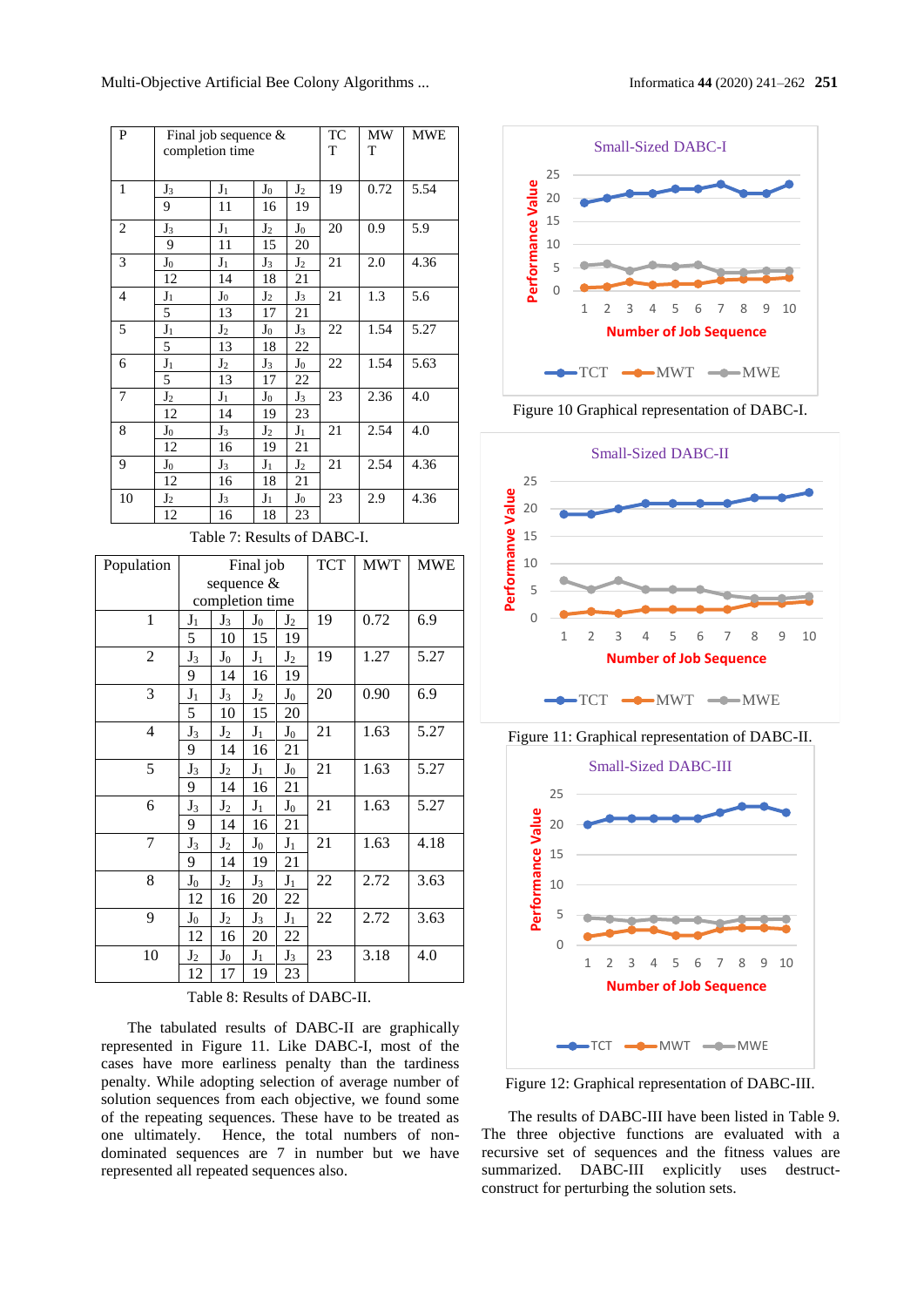| P              |                | Final job       |                |             |   | TC | M    | M    |
|----------------|----------------|-----------------|----------------|-------------|---|----|------|------|
|                |                | sequence &      |                |             | T |    | WT   | WE   |
|                |                | completion time |                |             |   |    |      |      |
| 1              | $\mathrm{J}_3$ | $J_0$           | J <sub>2</sub> | $J_1$       |   | 20 | 1.45 | 4.54 |
|                | 9              | 14              | 18             | 20          |   |    |      |      |
| $\overline{2}$ | $J_0$          | $J_1$           | $J_3$          | $J_2$       |   | 21 | 2.0  | 4.36 |
|                | 12             | 14              | 18             | 21          |   |    |      |      |
| 3              | $\mathbf{J}_0$ | $J_3$           | $J_2$          | $J_1$       |   | 21 | 2.54 | 4.0  |
|                | 12             | 16              | 19             | 21          |   |    |      |      |
| 4              | ${\bf J}_0$    | $J_3$           | $J_1$          | $J_2$       |   | 21 | 2.54 | 4.36 |
|                | 12             | 16              | 18             | 21          |   |    |      |      |
| 5              | $J_3$          | $J_2$           | $J_0$          | $J_1$       |   | 21 | 1.63 | 4.18 |
|                | 9              | 14              | 19             | 21          |   |    |      |      |
| 6              | $J_3$          | $J_2$           | $J_0$          | $J_1$       |   | 21 | 1.63 | 4.18 |
|                | 9              | 14              | 19             | 21          |   |    |      |      |
| 7              | $J_0$          | J <sub>2</sub>  | $J_3$          | $J_1$       |   | 22 | 2.72 | 3.63 |
|                | 12             | 16              | 20             | 22          |   |    |      |      |
| 8              | $J_2$          | $J_3$           | $J_1$          | $J_0$       |   | 23 | 2.9  | 4.3  |
|                | 12             | 16              | 18             | 23          |   |    |      |      |
| 9              | $J_2$          | $J_3$           | $J_1$          | ${\rm J}_0$ |   | 23 | 2.9  | 4.3  |
|                | 12             | 16              | 18             | 23          |   |    |      |      |
| 1              | $\mathbf{J}_0$ | $J_2$           | $J_1$          | $J_3$       |   | 22 | 2.72 | 4.36 |
| 0              | 12             | 16              | 18             | 22          |   |    |      |      |

Table 9: Results of DABC-III.

Table 9 results are graphically represented in Figure 12 showing a clear-cut demarcation of TCT, MWE, and MWT for 10 different sequences. Apart from TCT, most of the non-dominated sequences have earliness penalty is more than tardiness penalty.

### **6.3.1.2 Large-size dataset**

Table 10 stores the results of DABC-I for the large-sized dataset. Along with every sequence, the completion time of individual jobs are listed leading to the TCT score of that sequence. Out of 10 random sequences of 10 different jobs, 8 sequences are having greater MWE score than MWT.

Table 10 is graphically represented in Figure 13, showing the ratio of MWE score, MWT score, and TMT score of individual job sequence. Except sequence 10 and 9, other sequences are having more MWE score than MWT score.

Results of DABC-II for the second input are stored in Table 11. The results also show similar efficiency as that before. Here also the earliness cost is more in many sequences.

Figure 14 represents Table 11. We can obtain the better sequences having minimum TCT, MWT, and MWE. As discussed, DABC-II uses all the local search methods to improve pre existing solutions.

DABC-III results for the large-sized input are tabulated in Table 12. It shows construct-destruct () has similar efficiency to search good solutions from the search space. But, out of all local search algorithms this one is having maximum algorithmic complexity.

Figure 15 represents DABC-III, pictorially showing the fitness value of different resulted sequences.

As discussed above the result tables and corresponding graphs have been represented below.

| ${\bf P}$      |                |                | Final job sequence $&$ completion time |                |                |                |                |                |                |                | <b>TCT</b> | <b>MWT</b> | <b>MWE</b> |
|----------------|----------------|----------------|----------------------------------------|----------------|----------------|----------------|----------------|----------------|----------------|----------------|------------|------------|------------|
| $\mathbf{1}$   | $J_7$          | $J_4$          | $J_3$                                  | $J_5$          | $J_6$          | $J_8$          | $J_9$          | $J_0$          | $J_1$          | $J_2$          | 92         | 5.21       | 14.43      |
|                | 35             | 43             | 53                                     | 64             | 69             | 73             | 82             | 85             | 91             | 92             |            |            |            |
| $\overline{2}$ | $J_7$          | $J_2$          | $J_4$                                  | $J_5$          | $J_6$          | $J_3$          | $J_8$          | $J_9$          | $J_0$          | $J_1$          | 96         | 6.11       | 14.6       |
|                | 35             | 36             | 48                                     | 64             | 69             | 79             | 83             | 90             | 92             | 96             |            |            |            |
| 3              | $J_7$          | $J_5$          | $J_8$                                  | J <sub>4</sub> | $J_9$          | J <sub>0</sub> | $J_1$          | $J_2$          | $J_3$          | J <sub>6</sub> | 98         | 7.49       | 11.94      |
|                | 35             | 55             | 60                                     | 69             | 76             | 78             | 83             | 84             | 94             | 98             |            |            |            |
| $\overline{4}$ | $J_0$          | $J_1$          | J <sub>6</sub>                         | $J_3$          | $J_4$          | $J_5$          | J <sub>2</sub> | J <sub>7</sub> | $J_8$          | J <sub>9</sub> | 100        | 7.25       | 12.84      |
|                | 43             | 49             | 55                                     | 65             | 73             | 80             | 81             | 88             | 92             | 100            |            |            |            |
| $\overline{5}$ | $J_1$          | $J_2$          | $J_3$                                  | J <sub>4</sub> | $J_8$          | $J_6$          | $J_7$          | $J_5$          | $J_9$          | $J_0$          | 104        | 8.68       | 14.0       |
|                | 27             | 29             | 56                                     | 67             | 71             | 75             | 81             | 91             | 101            | 104            |            |            |            |
| 6              | J <sub>9</sub> | $J_7$          | $J_0$                                  | $J_1$          | $J_2$          | $J_8$          | $J_3$          | $J_4$          | $J_5$          | $J_6$          | 106        | 8.84       | 17.8       |
|                | 36             | 43             | 49                                     | 55             | 56             | 62             | 80             | 91             | 101            | 106            |            |            |            |
| $\overline{7}$ | $J_0$          | $J_1$          | J <sub>2</sub>                         | J <sub>9</sub> | $J_3$          | J <sub>4</sub> | $J_5$          | $J_6$          | $J_7$          | $J_8$          | 106        | 9.7        | 12.52      |
|                | 43             | 49             | 50                                     | 61             | 71             | 81             | 91             | 96             | 102            | 106            |            |            |            |
| 8              | $J_5$          | $J_6$          | J <sub>9</sub>                         | $J_8$          | $J_0$          | $J_7$          | $J_1$          | $J_2$          | $J_3$          | J <sub>4</sub> | 107        | 10.17      | 9.0        |
|                | 55             | 60             | 69                                     | 73             | 76             | 85             | 88             | 89             | 99             | 107            |            |            |            |
| 9              | $J_1$          | $J_2$          | $J_3$                                  | $J_5$          | $J_4$          | $J_6$          | J <sub>7</sub> | $J_8$          | $J_9$          | $J_0$          | 106        | 9.7        | 9.11       |
|                | 27             | 29             | 56                                     | 74             | 84             | 88             | 93             | 97             | 104            | 106            |            |            |            |
| 10             | $J_8$          | J <sub>2</sub> | $J_0$                                  | $J_3$          | J <sub>4</sub> | $J_5$          | $J_6$          | $\mathbf{J}_7$ | J <sub>9</sub> | $\mathbf{J}_1$ | 107        | 9.66       | 11.9       |
|                | 36             | 37             | 55                                     | 65             | 74             | 84             | 89             | 95             | 103            | 107            |            |            |            |

Table 10: Results of DABC-I.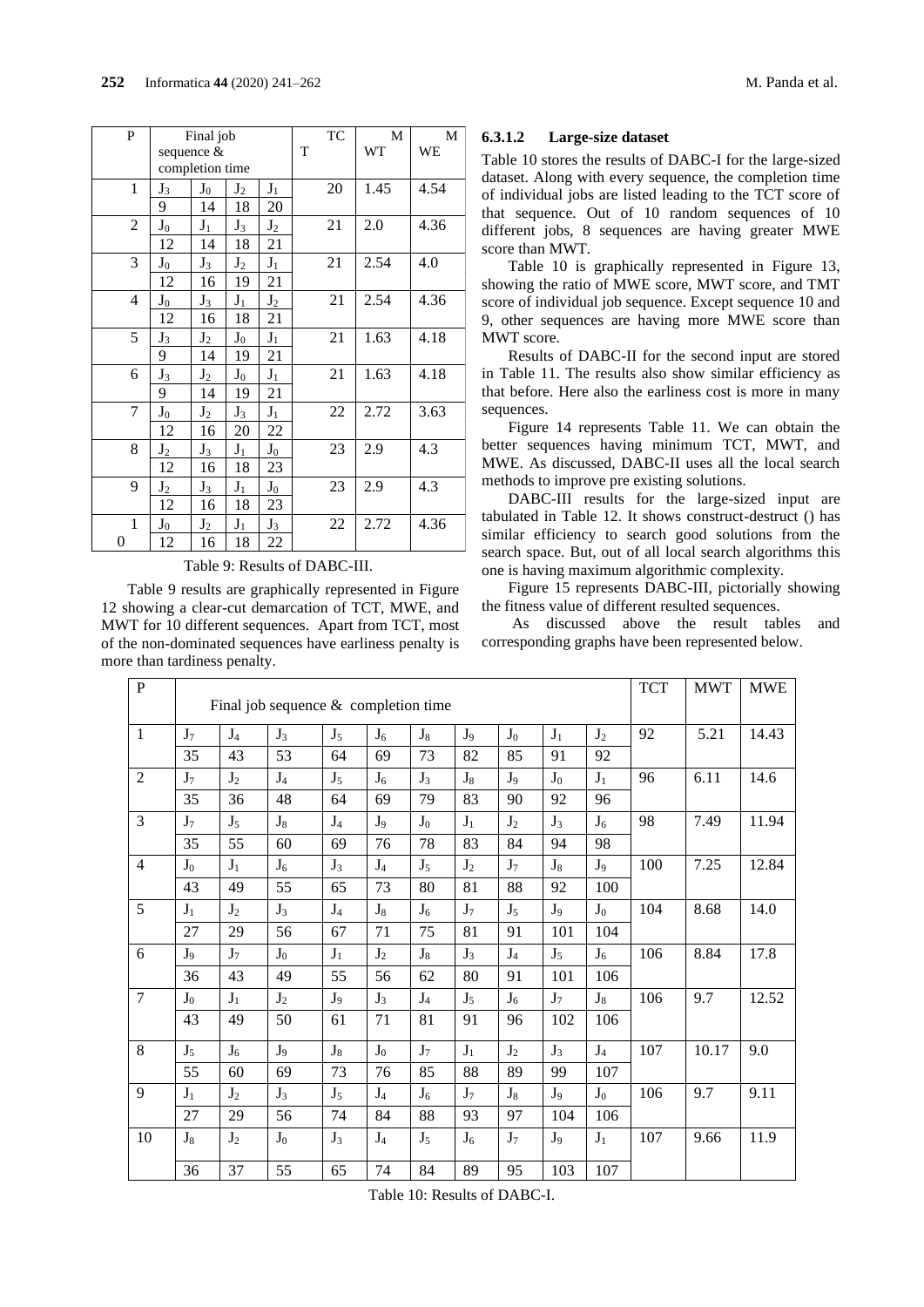Multi-Objective Artificial Bee Colony Algorithms ... Informatica **44** (2020) 241–262 **253**

| $\mathbf{P}$   |                |                | Final job sequence $&$ completion time |       |                |       |                |                |       |                | <b>TCT</b> | <b>MWT</b> | <b>MWE</b> |
|----------------|----------------|----------------|----------------------------------------|-------|----------------|-------|----------------|----------------|-------|----------------|------------|------------|------------|
| $\mathbf{1}$   | $J_9$          | $J_0$          | $J_1$                                  | $J_7$ | $J_3$          | $J_4$ | $J_5$          | $J_6$          | $J_8$ | $J_2$          | 94         | 6.07       | 14.82      |
|                | 36             | 46             | 52                                     | 58    | 68             | 76    | 84             | 89             | 93    | 94             |            |            |            |
| $\overline{c}$ | $J_7$          | $J_8$          | J <sub>9</sub>                         | $J_4$ | $J_1$          | $J_0$ | J <sub>2</sub> | $J_3$          | $J_6$ | $J_5$          | 95         | 5.3        | 20.49      |
|                | 35             | 39             | 49                                     | 57    | 61             | 63    | 64             | 74             | 85    | 95             |            |            |            |
| 3              | J <sub>6</sub> | $J_3$          | $J_4$                                  | $J_5$ | $J_7$          | $J_2$ | $J_8$          | $J_9$          | $J_0$ | $J_1$          | 95         | 5.74       | 13.64      |
|                | 32             | 45             | 56                                     | 66    | 73             | 74    | 78             | 86             | 89    | 95             |            |            |            |
| $\overline{4}$ | $J_3$          | $J_4$          | $J_8$                                  | $J_6$ | $J_7$          | $J_0$ | J <sub>9</sub> | J <sub>5</sub> | $J_1$ | J <sub>2</sub> | 95         | 6.8        | 13.6       |
|                | 43             | 54             | 58                                     | 62    | 68             | 73    | 84             | 89             | 94    | 95             |            |            |            |
| 5              | J <sub>6</sub> | $J_2$          | $J_3$                                  | $J_4$ | $J_5$          | $J_8$ | $J_7$          | $J_1$          | $J_9$ | $J_0$          | 100        | 7.5        | 13.47      |
|                | 32             | 33             | 53                                     | 64    | 74             | 79    | 85             | 89             | 97    | 100            |            |            |            |
| 6              | $J_8$          | J <sub>9</sub> | $J_0$                                  | $J_2$ | $J_7$          | $J_1$ | $J_3$          | $J_4$          | $J_5$ | J <sub>6</sub> | 109        | 7.78       | 15.82      |
|                | 36             | 49             | 54                                     | 55    | 66             | 70    | 80             | 88             | 96    | 109            |            |            |            |
| $\overline{7}$ | $J_8$          | $J_4$          | $J_0$                                  | $J_5$ | J <sub>6</sub> | $J_7$ | J <sub>9</sub> | $J_1$          | $J_2$ | $J_3$          | 105        | 8.7        | 10.6       |
|                | 36             | 51             | 54                                     | 71    | 76             | 82    | 90             | 94             | 95    | 105            |            |            |            |
| 8              | $J_5$          | $J_6$          | $J_7$                                  | $J_8$ | J <sub>9</sub> | $J_0$ | $J_3$          | $J_2$          | $J_1$ | $J_4$          | 104        | 9.17       | 8.76       |
|                | 55             | 60             | 66                                     | 70    | 78             | 81    | 91             | 92             | 96    | 104            |            |            |            |
| 9              | $J_5$          | $J_2$          | $J_6$                                  | $J_0$ | $J_7$          | $J_8$ | J <sub>9</sub> | $J_1$          | $J_3$ | J4             | 111        | 11.13      | 9.45       |
|                | 55             | 56             | 62                                     | 69    | 77             | 81    | 89             | 93             | 103   | 111            |            |            |            |
| 10             | $J_8$          | $J_2$          | $J_0$                                  | $J_3$ | $J_4$          | $J_5$ | J <sub>6</sub> | $J_7$          | $J_9$ | $J_1$          | 107        | 9.66       | 11.9       |
|                | 36             | 37             | 55                                     | 65    | 74             | 84    | 89             | 95             | 103   | 107            |            |            |            |

Table 11: Results of DABC-II.

| Population<br>individual |                |                |                | Final job sequence $&$ completion time |                |                |                |                |                | <b>TCT</b>     | <b>MWT</b> | <b>MWE</b> |       |
|--------------------------|----------------|----------------|----------------|----------------------------------------|----------------|----------------|----------------|----------------|----------------|----------------|------------|------------|-------|
|                          | $J_6$          | $J_3$          | $J_4$          | $J_7$                                  | $J_5$          | $J_8$          | J <sub>9</sub> | $J_1$          | $J_0$          | $J_2$          | 93         | 5.7        | 13.6  |
|                          | 32             | 45             | 56             | 61                                     | 71             | 76             | 85             | 89             | 92             | 93             |            |            |       |
| $\mathfrak{2}$           | $J_1$          | J <sub>9</sub> | $J_3$          | $J_4$                                  | $J_5$          | J <sub>6</sub> | $J_7$          | $J_8$          | $J_2$          | $J_0$          | 94         | 5.4        | 14.47 |
|                          | 27             | 42             | 52             | 62                                     | 72             | 77             | 83             | 87             | 88             | 94             |            |            |       |
| 3                        | J <sub>6</sub> | J <sub>7</sub> | $J_3$          | J <sub>9</sub>                         | J <sub>0</sub> | $J_1$          | J <sub>2</sub> | $J_5$          | J <sub>4</sub> | $J_8$          | 95         | 5.54       | 19.31 |
|                          | 32             | 39             | 49             | 56                                     | 60             | 66             | 67             | 81             | 91             | 95             |            |            |       |
| $\overline{\mathcal{L}}$ | J <sub>6</sub> | $J_7$          | $J_3$          | J <sub>9</sub>                         | $J_0$          | $J_1$          | J <sub>2</sub> | $J_5$          | $J_4$          | $J_8$          | 95         | 5.54       | 19.31 |
|                          | 32             | 39             | 49             | 56                                     | 60             | 66             | 67             | 81             | 91             | 95             |            |            |       |
| 5                        | J <sub>7</sub> | J <sub>6</sub> | $J_3$          | $J_8$                                  | J <sub>9</sub> | $J_0$          | $J_1$          | $J_2$          | $J_5$          | $J_4$          | 96         | 5.64       | 19.0  |
|                          | 35             | 43             | 53             | 57                                     | 64             | 66             | 70             | 71             | 86             | 96             |            |            |       |
| 6                        | J4             | J <sub>6</sub> | $J_0$          | $J_1$                                  | J <sub>2</sub> | $J_3$          | $J_5$          | J <sub>7</sub> | $J_8$          | J <sub>9</sub> | 99         | 6.2        | 19.17 |
|                          | 36             | 40             | 47             | 53                                     | 54             | 64             | 80             | 87             | 91             | 99             |            |            |       |
| 7                        | $J_3$          | $J_4$          | J <sub>7</sub> | $J_5$                                  | J <sub>6</sub> | $J_8$          | J <sub>9</sub> | $J_0$          | $J_1$          | $J_2$          | 97         | 7.52       | 11.19 |
|                          | 43             | 54             | 59             | 69                                     | 74             | 78             | 87             | 90             | 96             | 97             |            |            |       |
| 8                        | $J_5$          | $J_3$          | $J_1$          | $J_6$                                  | J <sub>7</sub> | $J_8$          | J <sub>9</sub> | $J_0$          | $J_2$          | $J_4$          | 101        | 8.41       | 8.43  |
|                          | 55             | 65             | 69             | 73                                     | 78             | 82             | 89             | 91             | 92             | 101            |            |            |       |
| 9                        | $J_5$          | J <sub>7</sub> | $J_8$          | J <sub>9</sub>                         | $J_0$          | $J_1$          | $J_6$          | J <sub>2</sub> | $J_3$          | $J_4$          | 106        | 9.96       | 9.19  |
|                          | 55             | 62             | 66             | 74                                     | 77             | 83             | 87             | 88             | 98             | 106            |            |            |       |
| 10                       | J <sub>7</sub> | $J_8$          | $J_5$          | J <sub>9</sub>                         | $J_0$          | $J_1$          | J <sub>2</sub> | $J_3$          | $J_4$          | $J_6$          | 106        | 9.3        | 9.9   |
|                          | 35             | 39             | 64             | 74                                     | 77             | 83             | 84             | 94             | 102            | 106            |            |            |       |

Table 12: Results of DABC-III.

### **6.3.1.3 Discussion and time complexity analysis of DABC algorithm**

The DABC algorithm is tested under three types of scenarios using the local search algorithms such as twoswap (), three-swap (), two- insert (), three-insert () and destruct-construct () iteratively. Each time a random local search algorithm is used to find out nearest optimal

solutions. To achieve the population diversity we have used the selection strategy of selecting proportionately equal number of solutions from each objective function. In the small-sized input data we see that many times the resulted sequences are being repeated because of less number of jobs, which is a rare in the large one. We checked the complexity of these algorithms in terms of number of machines (M) and number of jobs (N).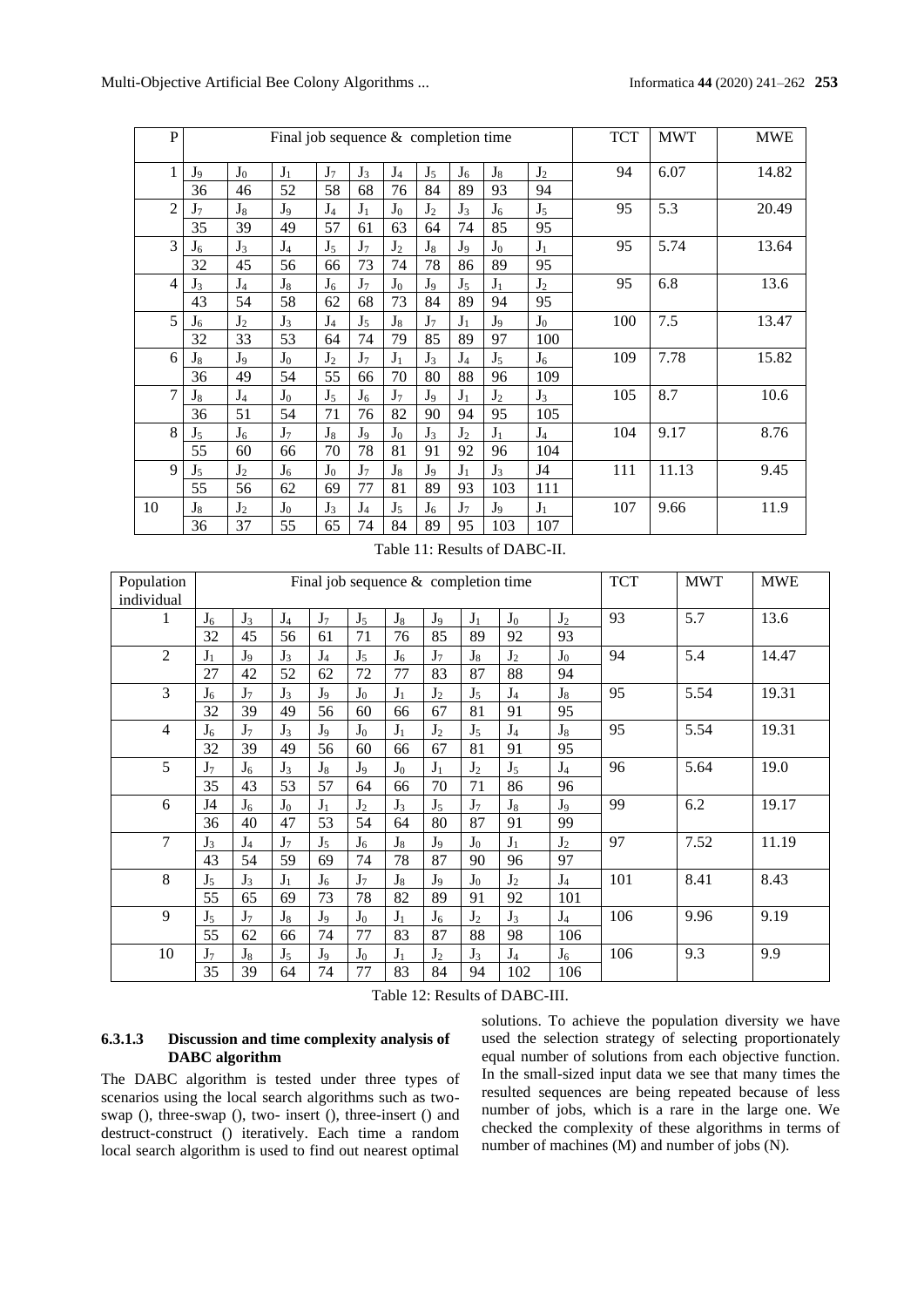





Figure 14: Graphical representation of DABC-II.

| Local-search<br>algorithms | <b>Time complexity</b> |
|----------------------------|------------------------|
| Two-swap                   | O(MN)                  |
| $Three-swap()$             | O(MN)                  |
| Two-insert()               | O(MN)                  |
| Three-insert()             | O(MN)                  |
| Construct-destruct()       |                        |

Table 13: Time complexity analysis of local search algorithms.

We have used these functions alternatively in DABC-I, DABC-II and DABC-III, and see that using construct-destruct (), the algorithm is not giving any significant improvement in the result. Based on the time complexity of different local search methods, we conclude that DABC-I is better than DABC-II and DABC-II is better than DABC-III.

### **6.3.2 Results and discussions through MOABC**

While optimizing three objectives through MOABC, a number of non-dominated solutions are resulted and are listed below with their respective Pareto fronts. Here we do not find any abandoned solutions as there was no solution in the final archive having trial counter value more than 20. In the small-size dataset there are '7' non-







Figure 16: Pareto front (small-size).



Figure 17: Pareto front (large-size).

dominated sets and the large one is resulting 10 such solutions in the resulting Pareto front.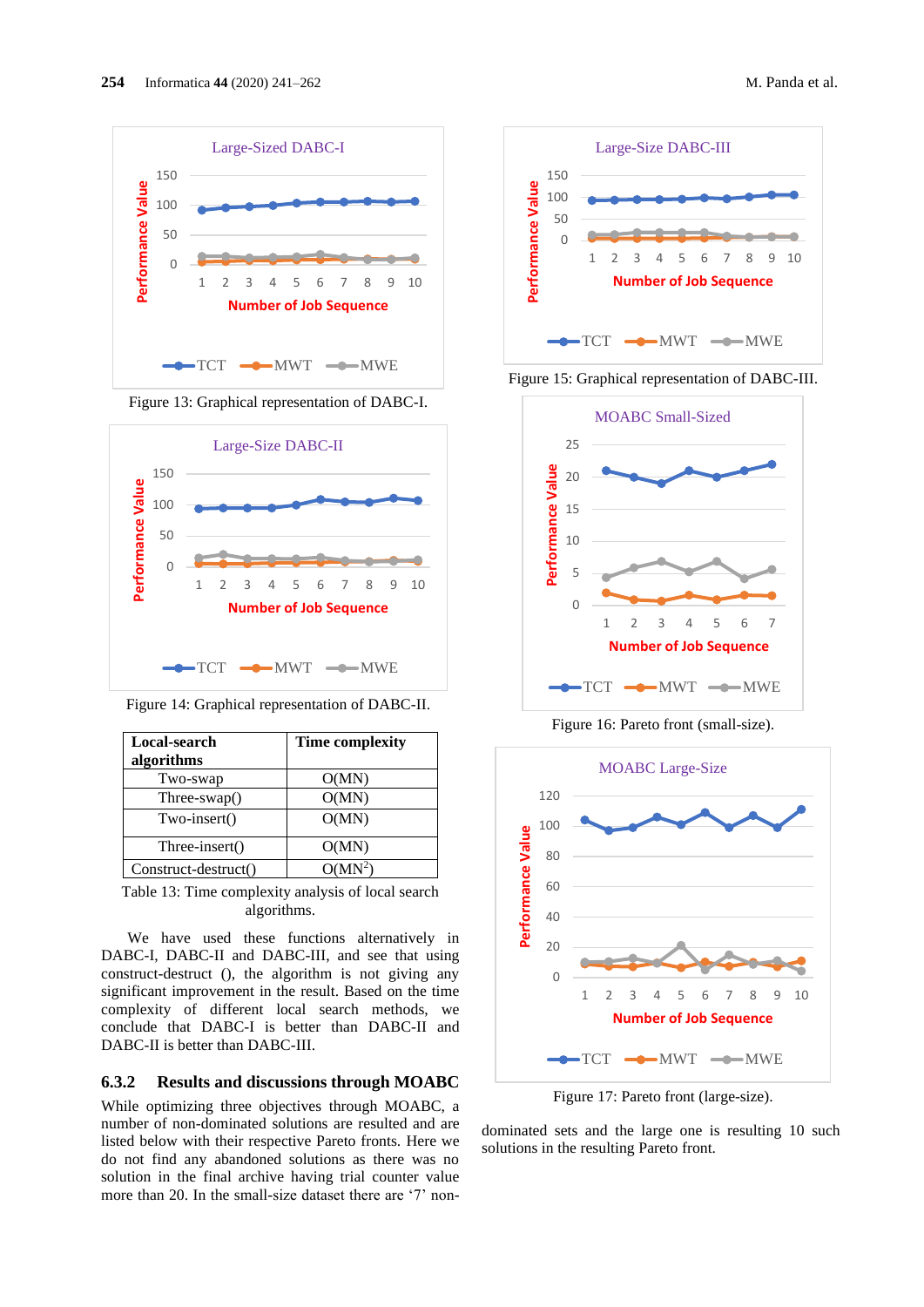Multi-Objective Artificial Bee Colony Algorithms ... Informatica **44** (2020) 241–262 **255**

| P |         | Final job sequence |       |       | <b>TCT</b> | <b>MW</b> | <b>MW</b> |
|---|---------|--------------------|-------|-------|------------|-----------|-----------|
|   |         | & completion time  |       |       |            | T         | E         |
| 1 | $J_0$   | $J_1$              | $J_3$ | $J_2$ | 21         | 2.0       | 4.36      |
|   | 12      | 14                 | 18    | 21    |            |           |           |
| 2 | $J_{3}$ | $J_1$              | $J_2$ | $J_0$ | 20         | 0.9       | 5.9       |
|   | 9       | 11                 | 15    | 20    |            |           |           |
| 3 | $J_1$   | $J_3$              | $J_0$ | $J_2$ | 19         | 0.72      | 6.9       |
|   | 5       | 10                 | 15    | 19    |            |           |           |
| 4 | $J_{3}$ | $J_2$              | $J_1$ | $J_0$ | 21         | 1.63      | 5.27      |
|   | 9       | 14                 | 16    | 21    |            |           |           |
| 5 | $J_1$   | $J_3$              | $J_2$ | $J_0$ | 20         | 0.90      | 6.9       |
|   |         | 10                 | 15    | 20    |            |           |           |
| 6 | $J_3$   | $J_2$              | $J_0$ | $J_1$ | 21         | 1.63      | 4.18      |
|   | 9       | 14                 | 19    | 21    |            |           |           |
| 7 | $J_1$   | $J_2$              | $J_3$ | $J_0$ | 22         | 1.54      | 5.63      |
|   | 5       | 13                 | 17    | 22    |            |           |           |

Table 14: Non-dominated job sequence.

### **6.3.2.1 Small-size dataset**

**7** non-dominated solutions emerged from the first dataset and are listed in Table 14. These solutions can be further evaluated by the decision maker to reach at the definite goal.

The resulted non-dominated set of table 14 has been depicted to the corresponding Pareto front in figure 16. The 3 objectives fitness values show a clear graphical visualization of the non-dominated set.

### **6.3.2.2 Large-size dataset**

Table 15 stores the 10 non-dominated solutions emerged

from the large-sized dataset. Each solution is represented with individual job completion time and finally the TCT value of the same sequence, followed by MWT and MWE respectively.

Each best fitted solution for the large-sized dataset is captured as its Pareto front and is represented in figure 18, with its respective fitness values.

The MOABC also yields equally compromising optimized solutions as that of DABC algorithm. The results reveal that the proposed algorithms are superior enough to deal with multi-objectives with a little parameter variation to the canonical ABC. It is a straight forward extension of uni-objective ABC with mixing advantages of local search procedure from the proposed DABC algorithm. We have just applied one of the simplest local search procedure that is *two-swap* () procedure to optimize the local optima which definitely helps in reducing the algorithmic complexity.

From the result analysis, apart from the completion time, it is seen that most of time the earliness penalty is more than the tardiness penalty. Hence with a required priority level of all the objectives a decision maker can easily go for making a balanced decision for him by applying a suitable MCDM method.

# **7 Decision making with chaotic-TOPSIS**

After generating successful optimized solution set, we cannot avoid for selecting an appropriate one among these during the decision making process. MCDM is a successful tool for decision making with conflicting

| ${\bf P}$      |                | Final job sequence $&$ completion time |                |                |                |                |                |       |                |                | <b>TCT</b> | <b>MWT</b> | <b>MWE</b> |
|----------------|----------------|----------------------------------------|----------------|----------------|----------------|----------------|----------------|-------|----------------|----------------|------------|------------|------------|
| 1              | J <sub>2</sub> | $J_3$                                  | $J_4$          | $J_5$          | $J_6$          | J <sub>7</sub> | $J_8$          | $J_9$ | $J_0$          | $J_1$          | 104        | 8.96       | 10.27      |
|                | 24             | 51                                     | 62             | 72             | 77             | 83             | 87             | 95    | 98             | 104            |            |            |            |
| $\overline{2}$ | $J_3$          | $J_4$                                  | $J_5$          | $J_6$          | $J_7$          | $J_8$          | J <sub>9</sub> | $J_0$ | $J_1$          | $J_2$          | 97         | 7.54       | 10.60      |
|                | 43             | 54                                     | 64             | 69             | 75             | 79             | 87             | 90    | 96             | 97             |            |            |            |
| 3              | J <sub>4</sub> | $J_5$                                  | $J_6$          | J <sub>7</sub> | $J_8$          | J <sub>9</sub> | $J_0$          | $J_1$ | J <sub>2</sub> | $J_3$          | 99         | 7.19       | 12.86      |
|                | 36             | 56                                     | 61             | 67             | 71             | 79             | 82             | 88    | 89             | 99             |            |            |            |
| $\overline{4}$ | $J_5$          | $J_6$                                  | $J_7$          | $J_8$          | J <sub>9</sub> | $J_0$          | $J_1$          | $J_2$ | $J_3$          | $J_4$          | 106        | 9.8        | 9.47       |
|                | 55             | 60                                     | 66             | 70             | 78             | 81             | 87             | 88    | 98             | 106            |            |            |            |
| 5              | $J_6$          | J <sub>7</sub>                         | $J_8$          | J <sub>9</sub> | $J_0$          | $J_1$          | $J_2$          | $J_3$ | $J_4$          | $J_5$          | 101        | 6.54       | 21.29      |
|                | 32             | 39                                     | 43             | 51             | 57             | 63             | 64             | 80    | 91             | 101            |            |            |            |
| 6              | $J_0$          | $J_1$                                  | $J_5$          | $J_3$          | $J_4$          | $J_2$          | J <sub>6</sub> | $J_7$ | $J_8$          | $J_9$          | 109        | 10.39      | 5.03       |
|                | 43             | 49                                     | 70             | 80             | 88             | 89             | 93             | 98    | 102            | 109            |            |            |            |
| $\overline{7}$ | $J_1$          | $J_2$                                  | J <sub>6</sub> | J <sub>4</sub> | $J_5$          | $J_3$          | J <sub>7</sub> | $J_8$ | J <sub>9</sub> | $J_0$          | 99         | 7.37       | 15.01      |
|                | 27             | 29                                     | 50             | 60             | 71             | 81             | 86             | 90    | 97             | 99             |            |            |            |
| 8              | J <sub>2</sub> | $J_3$                                  | J <sub>7</sub> | $J_5$          | J <sub>6</sub> | J <sub>4</sub> | $J_8$          | $J_9$ | $J_0$          | $J_1$          | 107        | 10.15      | 8.76       |
|                | 24             | 51                                     | 61             | 74             | 79             | 89             | 93             | 100   | 102            | 107            |            |            |            |
| 9              | $J_4$          | $J_5$                                  | J <sub>9</sub> | J <sub>7</sub> | $J_8$          | $J_6$          | $J_0$          | $J_1$ | J <sub>2</sub> | $J_3$          | 99         | 7.19       | 11.21      |
|                | 36             | 56                                     | 66             | 71             | 75             | 79             | 82             | 88    | 89             | 99             |            |            |            |
| 10             | $J_0$          | $J_1$                                  | $J_5$          | $J_4$          | $J_3$          | $J_2$          | $J_6$          | $J_7$ | $J_8$          | J <sub>9</sub> | 111        | 11.05      | 4.29       |
|                | 43             | 49                                     | 70             | 80             | 90             | 91             | 95             | 100   | 104            | 111            |            |            |            |

Table 15: Non-dominated job sequence.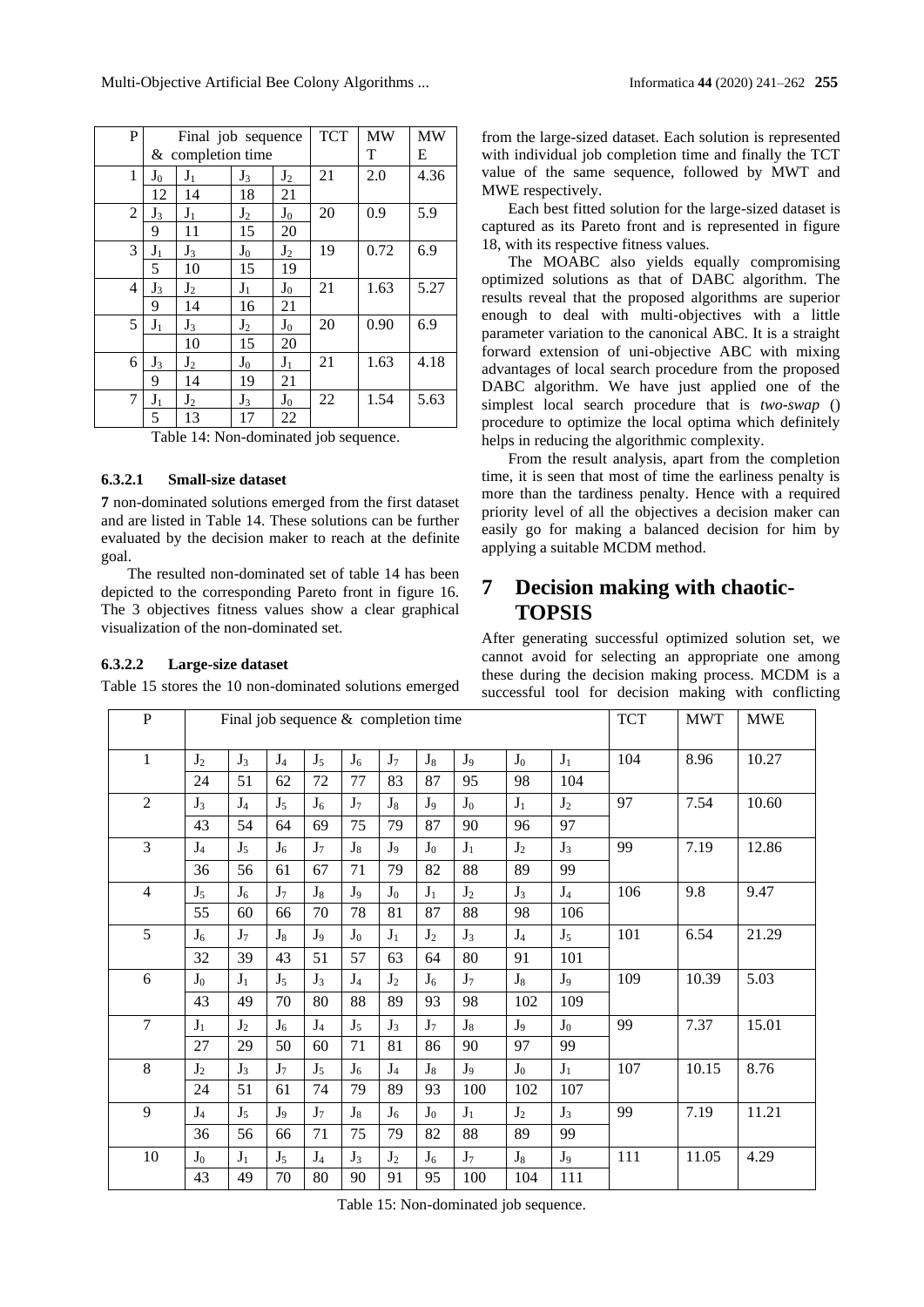criterion. Various methods show their respective efficiency in this regard. By a comparative survey we have concluded to decide the final optimal solution here with in our problem using TOPSIS method which really seems to be fit .We have summarized some of the recent TOPSIS applications followed by the discussions of our motivation.

Li et al. [47] presents a new method based on TOPSIS and response surface method (RSM) for MCDM problems with interval number. Similarly Madi et al. [48] provided a detailed comparison of TOPSIS and Fuzzy-TOPSIS in a systematic and stepwise manner. Sotoudeh-Anvari [49] suggested a stochastic multi-objective optimization model for assigning resource and time in order to search the individuals who are trapped in disaster regions. To reduce the heavy computation of the model, two efficient MCDM techniques, i.e. TOPSIS and COPRAS are employed which tackles the ranking problem. Zavadskas et al. [50] reviewed 105 papers which developed, extended, proposed and presented TOPSIS approach for solving DM problems from 2000 to 2015. Recently Wu et al.[51] proposes an improved methodology for handling ships which uses TOPSIS method to make the final decision.

### **TOPSIS**

TOPSIS was developed by Hwang and Yoon [52] in the year of 1981 as an alternative to the elimination and choice translating reality (ELECTRE) method. The basic idea of TOPSIS is quite simple and it has been originated from a displaced ideal point from which the selected solution has shortest distance [53-54]. Further it is refined [52] to the rank based method by assigning specific orders to the available alternatives. The whole concept is based on the two artificial ideal points; that is the ultimate solution is measured by having longest distance from the positive ideal solution (PIS) and the shortest from the negative ideal solution (NIS). Hence a preference order of all alternatives is generated as per their relative closeness to the ideal solutions. As concluded by Kim et al. [55] and our observations, basic TOPSIS advantages are recorded as:

- (i) It is an accepted logic that is focused to rationale of human choice;
- (ii) A scalar value justifies both the ideal alternatives together;
- (iii) Simple algorithmic framework and can easily be coded to the spreadsheet;
- (iv) A straightforward performance evaluation of all alternatives against the defined criteria which can be clearly visualized and represented for two or more dimensions.

The above defined advantages make TOPSIS an omnipresent MCDM technique as compared with rest techniques [52]. In fact it is a utility-based method that evaluates every alternative directly depending on the available data in the decision matrices and weights [56]. Apart from this, the simulation comparison [57] of TOPSIS method signifies that it has the fewest rank reversals apart from rest methods in the category. Thus, TOPSIS is chosen as the backbone of MCDM.

The preliminary issue with the method is the normalized decision matrix operation, where randomness is achieved while assigning the criterion weights. Hence a narrow gap derived between the performed measures due to the weighted normalized value of the decision matrix. It can be advantageous to substitute this randomness with a suitable chaotic map. Chaos has a very similar property to randomness with better statistical and dynamical characteristic. Such a dynamic mixing is truly appreciated to enhance solutions potentiality by touching every mode in a multi-objective landscape. Hence the use of a well-suit chaotic map in TOPSIS can be definitely helpful to enhance the decision making by generating preferred randomness in criterion weight.

#### **Chaotic maps**

Simulation of complex phenomena such as: numerical analysis, decision making, sampling, heuristic optimization etc. needs random sequences for a longer period and good uniformity [58]. Chaotic map is a deterministic, discrete-time dynamic system that is considered as source of randomness, which is nonperiod, bounded and non-converging [59-60]. However the nature of chaotic maps is apparently random, unpredictable and it has a very sensitive dependence on its initial condition and parameter [58].

A chaotic map can be represented as:

$$
x_{k+1} = f(x_k), 0, x_k < 1, k = 0, 1, 2, 3... \tag{12}
$$

Different selected chaotic maps that produce chaotic numbers in [0, 1] are listed below in table 16 [59-60].

| Chao Map          | Definition                                                                                                        |
|-------------------|-------------------------------------------------------------------------------------------------------------------|
| Logistic<br>Map   | $x_{n+1} = 4x_n(1-x_n)$                                                                                           |
| Circle Map        | $x_{n+1} = x_n + 1.2 - (0.5/2\pi x_n) \mod{1}$                                                                    |
| Gauss Map         | $x_n =\begin{cases} 0, & x_n = 0 \\ 1/x_n \bmod(1), & otherwise \end{cases}$<br>$1/x_k \mod(1) = 1/x_k - [1/x_k]$ |
| Henon<br>Map      | $x_{n+1} = 1 - 1.4x_n^2 + 0.3x_{n-1}$                                                                             |
| Sinusoidal<br>Map | $x_{n+1} = \sin(\pi x_n)$                                                                                         |
| Sinus Map         | $x_{n+1} = 2.3(x_n)^{2\sin(\pi x_n)}$                                                                             |
| Tent Map          | $x_{n+1} = \begin{cases} x_n/0.7, & x_n < 0.7 \\ 10/3x_n(1-x_n), & otherwise \end{cases}$                         |

Table 16: Different Chaotic Maps.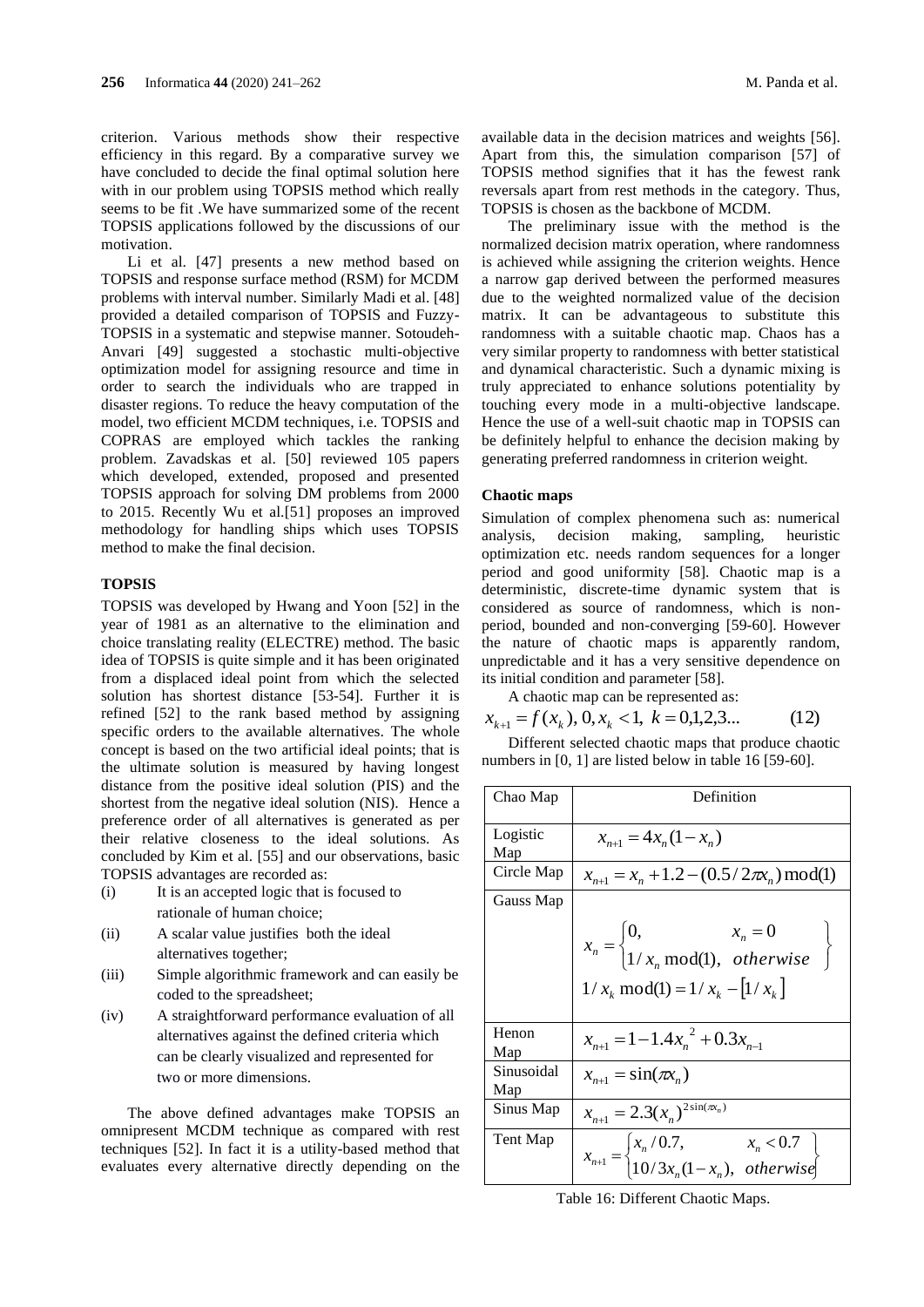| Altern-        | <b>TCT</b> | <b>MWT</b> | <b>MWE</b> | Closeness   | Rank |
|----------------|------------|------------|------------|-------------|------|
| ative          |            |            |            | coefficient |      |
| A <sub>1</sub> | 19         | 0.72       | 5.54       | 0.1524      | 10   |
| A <sub>2</sub> | 20         | 0.9        | 5.9        | 0.2130      | 9    |
| $A_3$          | 21         | 2.0        | 4.36       | 0.5606      | 5    |
| $A_4$          | 21         | 1.3        | 5.6        | 0.3238      | 8    |
| $A_5$          | 22         | 1.54       | 5.27       | 0.4201      | 7    |
| $A_6$          | 22         | 1.54       | 5.63       | 0.4302      | 6    |
| $A_7$          | 23         | 2.36       | 4.0        | 0.7036      | 4    |
| $A_8$          | 21         | 2.54       | 4.0        | 0.7278      | 3    |
| $A_9$          | 21         | 2.54       | 4.36       | 0.7475      | 2    |
| $A_{10}$       | 23         | 2.9        | 4.36       | 0.8476      |      |

Table 17: Alternatives from DABC-I.

| Altern-<br>ative | <b>TCT</b> | <b>MWT</b> | <b>MWE</b> | <b>Closeness</b><br>coefficient | Rank           |
|------------------|------------|------------|------------|---------------------------------|----------------|
|                  |            |            |            |                                 |                |
| A <sub>1</sub>   | 19         | 0.72       | 6.9        | 0.2462                          |                |
| $A_2$            | 19         | 1.27       | 5.27       | 0.2515                          | 6              |
| A3               | 20         | 0.90       | 6.9        | 0.2704                          | 5              |
| $A_4(A_5, A_6)$  | 21         | 1.63       | 5.27       | 0.3907                          | 3              |
| A7               | 21         | 1.63       | 4.18       | 0.3604                          | 4              |
| $A_8(A_9)$       | 22         | 2.72       | 3.63       | 0.6813                          | $\overline{c}$ |
| $A_{10}$         | 23         | 3.18       | 4.0        | 0.7755                          |                |

Table 18: Alternatives from DABC-II.

| Altern-<br>ative | <b>TCT</b> | <b>MWT</b> | <b>MWE</b> | Closeness<br>coefficient | Rank |
|------------------|------------|------------|------------|--------------------------|------|
| A <sub>1</sub>   | 20         | 1.45       | 4.54       | 0.179                    | 8    |
| A <sub>2</sub>   | 21         | 2.0        | 4.36       | 6<br>0.396<br>7          | 6    |
| $A_3$            | 21         | 2.54       | 4.0        | 0.668<br>8               | 5    |
| $A_4$            | 21         | 2.54       | 4.36       | 0.687                    | 4    |
| $A_5(A_6)$       | 21         | 1.63       | 4.18       | 3<br>0.198<br>3          | 7    |
| A <sub>7</sub>   | 22         | 2.72       | 3.63       | 0.756<br>4               | 3    |
| $A_8(A_9)$       | 23         | 2.9        | 4.3        | 0.946                    | 1    |
| $A_{10}$         | 22         | 2.72       | 4.36       | 0.835<br>6               | 2    |

#### Table 19: Alternatives from DABC-III.

Again it is a challenging task to find out a proper and suitable chaotic function to well fit to our decision making problem. Researchers used a number of chaotic sequences to tune various parameters in various metaheuristic optimization algorithms such as particle swarm optimization[61-62], genetic algorithms[63], harmony search[60], imperialist competitive algorithm [64], ant and bee colony optimization [65, 59], firefly algorithm [62] and simulated annealing [66]. Each research in different direction has shown some promise once the right set of chaotic maps is applied. Gandomi and Yang [67] founds sinusoidal map is the most suitable for the bat algorithm to replace with loudness and pulse rate

| Altern<br>-ative | <b>TCT</b> | <b>MWT</b> | <b>MWE</b> | <b>Closeness</b><br>coeff | Rank |
|------------------|------------|------------|------------|---------------------------|------|
| A <sub>1</sub>   | 92         | 5.21       | 14.43      | 0.2960                    | 10   |
| A <sub>2</sub>   | 96         | 6.11       | 14.6       | 0.3667                    | 9    |
| $A_3$            | 98         | 7.49       | 11.94      | 0.4132                    | 8    |
| $A_4$            | 100        | 7.25       | 12.84      | 0.4320                    | 7    |
| A <sub>5</sub>   | 104        | 8.68       | 14.0       | 0.6617                    | 3    |
| A <sub>6</sub>   | 106        | 8.84       | 17.8       | 0.8070                    | 1    |
| A <sub>7</sub>   | 106        | 9.7        | 12.52      | 0.6873                    | 2    |
| $A_8$            | 107        | 10.17      | 9.0        | 0.5862                    | 5    |
| A9               | 106        | 9.7        | 9.11       | 0.5640                    | 6    |
| $A_{10}$         | 107        | 9.66       | 11.9       | 0.6613                    | 4    |

Table 20: Alternatives from DABC-I.

| Altern<br>-ative | <b>TCT</b> | <b>MWT</b> | <b>MWE</b> | Closeness<br>coefficient | Rank |
|------------------|------------|------------|------------|--------------------------|------|
| A <sub>1</sub>   | 94         | 6.07       | 14.82      | 0.2946                   | 9    |
| A <sub>2</sub>   | 95         | 5.3        | 20.49      | 0.4250                   | 6    |
| $A_3$            | 95         | 5.74       | 13.64      | 0.2352                   | 10   |
| $A_4$            | 95         | 6.8        | 13.6       | 0.3047                   | 8    |
| A <sub>5</sub>   | 100        | 7.5        | 13.47      | 0.3839                   | 7    |
| $A_6$            | 109        | 7.78       | 15.82      | 0.5232                   | 3    |
| A <sub>7</sub>   | 105        | 8.7        | 10.6       | 0.4484                   | 4    |
| $A_8$            | 104        | 9.17       | 8.76       | 0.4466                   | 5    |
| A <sub>9</sub>   | 111        | 11.13      | 9.45       | 0.5918                   | 1    |
| $A_{10}$         | 107        | 9.66       | 11.9       | 0.5668                   | 2    |

Table 21: Alternatives from DABC-II.

respectively. Similarly Gandomi et al. [61] have experimented twelve different chaotic maps to tune the major parameters of PSO. They revealed sinusoidal map and singer map perform better result in comparison to the rest. Talatahari et al.[64] proposed in a novel chaotic improved imperialist competitive algorithm by investing seven different chaotic maps and sinusoidal and logistic maps are found as the best choices. Also in Gandomi et al. [62] experimentally revealed sinusoidal map and gauss maps are the best performed chao to be adopted for firefly algorithm. Most experimental results proved sinusoidal as a common better performing random generator. By watching the efficiency of sinusoidal map, we have used the same to find out the random numbers in the TOPSIS weight assignment procedure. Again it is important for the decision maker to maintain the priority level of all criterions. To cope up with this we have sorted the random numbers and assigned them to the respective criterions.

#### **Decision results**

To finalize the decision results we have generated a set of three chaotic numbers using sinusoidal map and sorted them to represent different criterion weights. With respect to each decision matrix we have allotted the same criterion weight, in a preference order i.e., {0.5, 0.3, 0.2}. Here we have assumed of TCT with highest preference,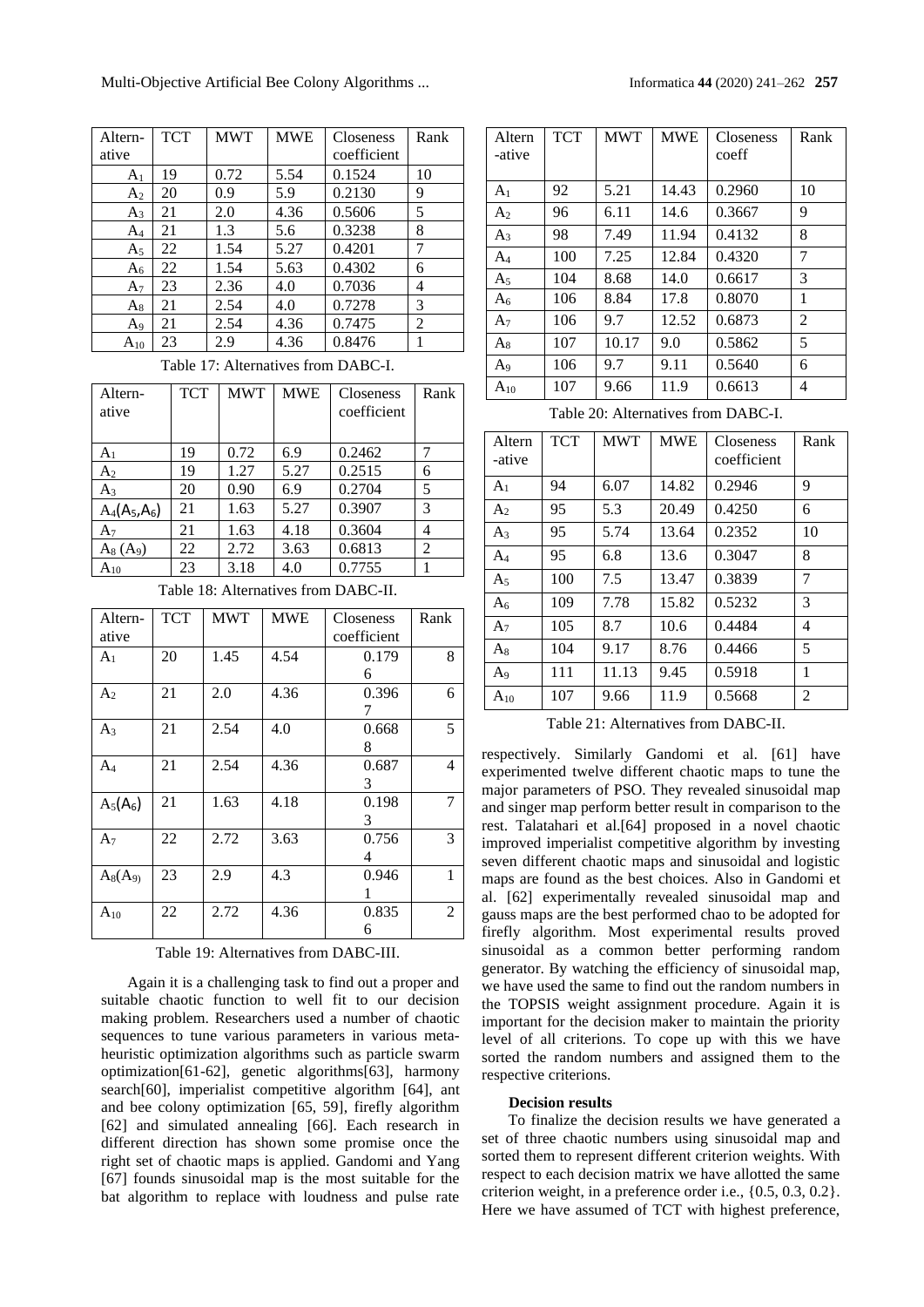| Altern         | <b>TCT</b> | <b>MWT</b> | <b>MW</b> | Closen  | Rank           |
|----------------|------------|------------|-----------|---------|----------------|
| -ative         |            |            | E         | ess     |                |
|                |            |            |           | coeffic |                |
|                |            |            |           | ient    |                |
| A <sub>1</sub> | 94         | 6.07       | 14.82     | 0.2946  | 9              |
| A <sub>2</sub> | 95         | 5.3        | 20.49     | 0.4250  | 6              |
| $A_3$          | 95         | 5.74       | 13.64     | 0.2352  | 10             |
| $A_4$          | 95         | 6.8        | 13.6      | 0.3047  | 8              |
| A <sub>5</sub> | 100        | 7.5        | 13.47     | 0.3839  | 7              |
| A <sub>6</sub> | 109        | 7.78       | 15.82     | 0.5232  | 3              |
| A <sub>7</sub> | 105        | 8.7        | 10.6      | 0.4484  | 4              |
| $A_8$          | 104        | 9.17       | 8.76      | 0.4466  | 5              |
| A <sub>9</sub> | 111        | 11.13      | 9.45      | 0.5918  | 1              |
| $A_{10}$       | 107        | 9.66       | 11.9      | 0.5668  | 2              |
| A <sub>1</sub> | 93         | 5.7        | 13.6      | 0.2540  | 9              |
|                |            |            |           |         |                |
| A <sub>2</sub> | 94         | 5.4        | 14.47     | 0.2760  | 8              |
| $A_3(A_4)$     | 95         | 5.54       | 19.31     | 0.4281  | 6              |
| A <sub>5</sub> | 96         | 5.64       | 19.0      | 0.4291  | 5              |
| A <sub>6</sub> | 99         | 6.2        | 19.17     | 0.4806  | 3              |
| A <sub>7</sub> | 97         | 7.52       | 11.19     | 0.3873  | 7              |
| $A_8$          | 101        | 8.41       | 8.43      | 0.4526  | 4              |
| $A_9$          | 106        | 9.96       | 9.19      | 0.6012  | $\mathbf{1}$   |
| $A_{10}$       | 106        | 9.3        | 9.9       | 0.5810  | $\overline{2}$ |

Table 22: Alternatives from DABC-III.

then MWT and lastly MWE. The decision matrices are nothing but various resulted non-dominated sequences of TCT, MWT and MWE. For every individual decision matrix we have generated the closeness coefficient value w.r.t both the ideal solutions and so as the ranks. Firstly we have calculated the ranks of all the alternatives generated from DABC-I, DABC-II and DABC-III for the small-size dataset followed by the large one. Lastly the alternatives from MOABC are evaluated in the same sequence.

#### **DABC (Small-sized)**

Table 17 represents the alternatives generated from DABC-I. 10 alternatives are evaluated with the proposed chao-TOPSIS procedure and the ranks are presented. Alternative  $A_{10}$  is having highest closeness coefficient value than all, hence is chosen as rank 1 alternative for the decision maker.

The non-dominated sequences of DABC-II (Table 18) are having some of the repeating sequences; hence they are treated as one single alternative. Alternatives A4,  $A_5$ ,  $A_6$  are the same sequences and that of alternatives  $A_8$ and A9. These repeating sequences are the result of selecting the proportionately best fitness values from each objective function and application of local search algorithms repeatedly to a small sized data set. Hence altogether we have evaluated 7 sequences and the last alternative  $A_{10}$  is the best ranked.

Similarly table 19 contains the resulting sequences of DABC-III. Out of 10 sequences two pairs  $((A_5= A_6)$  and

| Altern         | <b>TCT</b> | <b>MWT</b> | <b>MWE</b> | Closenes | Rank           |
|----------------|------------|------------|------------|----------|----------------|
| -ative         |            |            |            | s coeff  |                |
| A <sub>1</sub> | 21         | 2.0        | 4.36       | 0.7498   |                |
| A <sub>2</sub> | 20         | 0.9        | 5.9        | 0.2380   | 7              |
| $A_3$          | 19         | 0.72       | 6.9        | 0.2529   | 6              |
| A4             | 21         | 1.63       | 5.27       | 0.6696   | $\overline{2}$ |
| A <sub>5</sub> | 20         | 0.90       | 6.9        | 0.3065   | 5              |
| $\rm A_6$      | 21         | 1.63       | 4.18       | 0.6129   | 4              |
| $A_7$          | 22         | 1.54       | 5.63       | 0.6554   | 3              |

Table 23: Alternatives from MOABC (Small-sized).

| Altern-<br>ative | <b>TCT</b> | <b>MWT</b> | <b>MWE</b> | Closeness<br>coefficient | Rank |
|------------------|------------|------------|------------|--------------------------|------|
| A <sub>1</sub>   | 104        | 8.96       | 10.27      | 0.1132                   | 6    |
| A <sub>2</sub>   | 97         | 7.54       | 10.60      | 0.1098                   | 7    |
| $A_3$            | 99         | 7.19       | 12.86      | 0.1441                   | 4    |
| $A_4$            | 106        | 9.8        | 9.47       | 0.8105                   | 1    |
| A <sub>5</sub>   | 101        | 6.54       | 21.29      | 0.2516                   | 2    |
| A <sub>6</sub>   | 109        | 10.39      | 5.03       | 0.0744                   | 10   |
| A <sub>7</sub>   | 99         | 7.37       | 15.01      | 0.1750                   | 3    |
| $A_8$            | 107        | 10.15      | 8.76       | 0.1015                   | 8    |
| A9               | 99         | 7.19       | 11.21      | 0.1192                   | 5    |
| $\rm A_{10}$     | 111        | 11.05      | 4.29       | 0.0847                   | 9    |
|                  |            |            |            |                          |      |

Table 24: Alternatives from MOABC (Large-sized).

 $(A_8= A_9)$  are repeated sequences. Hence 8 sequences are evaluated against the three objectives using chaotic-TOPSIS. The calculation shows, the seventh sequence i.e.  $A_8$  ( or  $A_9$ ) is having rank 1.

#### **DABC (Large-size Dataset)**

The large-sized synthetic dataset has again 3 decision matrices from DABC-I, DABC-II and DABC-III to be evaluated. Table 20 contains the decision matrix resulted from DABC-I. The 10 different alternatives (sequences) are having different closeness coefficient values and  $A_6$ is the highest ranked alternative.

The following decision matrix of Table 21 is the resulted optimized sequence of DABC-II for the large input data. Each alternative are processed to check the best set of functional values from the calculated closeness coefficient value. Here alternative A<sup>9</sup> is found to be superior one.

The non-dominated sequence of DABC-III is represented as the decision matrix in Table 22 with 10 alternatives. Two alternatives  $A_3$  and  $A_4$ are having same sequences. Hence altogether 9 different sequences are processed and according to chaotic-TOPSIS, A<sup>9</sup> is the best one to be chosen by the decision maker.

### **MOABC**

Table 23 contains the non-dominated sequence of MOABC for the small sized data set. It is consisting of 7 alternatives and chaotic-TOPSIS valuates  $A_1$  as the suitable alternative for the decision maker among all.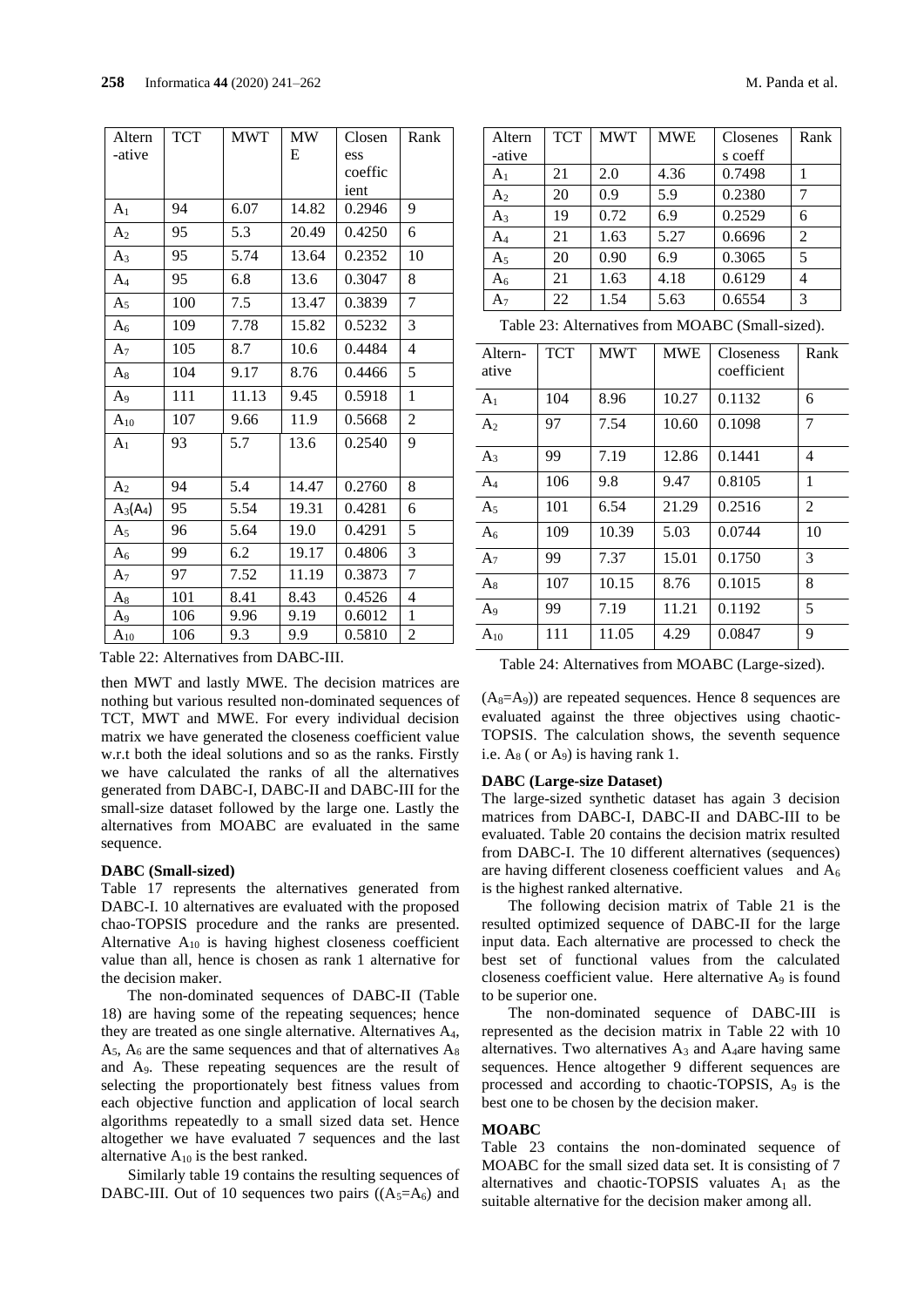The non-dominated sequences of MOABC for the large data input is consisting of 10 sequences and are represented in Table 24. After checking the closeness coefficient values  $A_4$  is found as the best alternative among all.

The use of generating random numbers using different chaotic functions has been one of the remarkable techniques to tune the parameters in various algorithms in many fields, and this has become an active research topic in the recent optimization literature. By watching its advantage, we have introduced the concept of chaotic map to the standard TOPSIS, and have checked for the best alternative among a set of nondominated solutions. The decision makers will be definitely confident enough to take a right decision among the conflicting ones using the approach.

## **8 Conclusions and future research**

The DABC and MOABC algorithms were coded and applied to the multiple instances of dataset ranging from 3 jobs with 3 machines to 10 jobs and 9 machines. In this paper, we considered the MOPFSSP under the multiple (three) criteria. The DABC algorithm is hybridized with a variant of iterated greedy algorithms employing a local search procedure based on *insertion* (), *swap* () and *destruct- construct* () neighborhood structures. In addition, we also presented an extended version of ABC algorithm to the proposed MOABC algorithm employed through a particular local search procedure with reduced complexity. Our proposal is having a significant application of DABC to check the time complexity of different local search procedures. Hence, we are motivated to use simple *swap* () operation in local search procedure in the MOABC algorithm. The performances of both the proposed algorithms were tested by using different instances of datasets and it has been shown that the performances of both DABC and MOABC algorithms are highly competitive with the best performing existing literature. Also we have extended our work to optimize the non-dominated solutions to a single optimal solution using chaotic-TOPSIS method to derive the optimal decision in the field of MCDM. The proposed approach will definitely help the decision makers to solve various MCDM problems in future. Further the problem of FSSP can be extended with nowait flowshop, blocking flowshop and no-idle flowshop, etc. Apart from three criteria we may practically have a many objective (MaO) PFSSP, which will obviously increase the number of non-dominated solutions in the search space. We may further work to find other effective ways to make a right decision for the decision makers to reach at a definite goal.

## **9 Acknowledgment**

The data applied in this study is consisting of synthetic datasets ranges from small-size to large-sized ones.

## **10 References**

- [1] K R Baker. Introduction to sequencing and scheduling. John Wiley & Sons Inc. New York,1974.
- [2] S. M. Johnson. Optimal two- and three-stage production schedules with setup times included. Naval Research Logistics Quarterly, 1(1): 61–68, 1954. <https://doi.org/10.1002/nav.3800010110>
- [3] D. S. Palmer. Sequencing jobs through a multistage process in the minimum total time-a quick method of obtaining a near optimum. Operations Research Society, 16(1): 101–107, 1965. <https://doi.org/10.2307/3006688>
- [4] Jatinder N. D. Gupta. A functional heuristic algorithm for the flow shop scheduling problem. Operations Research Quarterly, 22(1)39–47, 1971. <https://doi.org/10.2307/3008015>
- [5] Herbert G. Campbell, Richard A. Dudek and Milton L. Smith. A heuristic algorithm for the n-job, mmachine sequencing problem. Management Science, 16(10): .630-637, 1970. [https://doi.org/10.1287/mnsc.16.10.b630](https://doi.org/10.2307/3008036)
- [6] David G. Dannenbring. An evaluation of flow shop sequencing heuristics. Management Science, 23(11):1174–1182, 1977.
- <https://doi.org/10.1287/mnsc.23.11.1174>
- [7] Nawaz, Muhammad, Enscore Jr, E Emory and Ham, Inyong. A heuristic for the m-machine n-job flow shop sequencing problem. Omega, 11(1): 91– 95, 1983.
- [8] S P Bansal. Minimizing the sum of completion times of n-jobs over m-machines in a flowshop: a branch and bound approach. AIIE Transactions, 9(3):306–311, 1977.

<https://doi.org/10.1080/05695557708975160>

[9] Chia-Shin Chung, James Flynn and Omer Kirca. A branch and bound algorithm to minimize the total flow time for m-machine permutation flowshop problems. International Journal of Production Economics, 79(3): 185–196, 2002.

[https://doi.org/10.1016/s0925-5273\(02\)00234-7](https://doi.org/10.1016/s0925-5273(02)00234-7)

[10] Edward Ignall and Linus Schrage. Application of the branch and bound technique to some flow-shop scheduling problems. Operations Research, 13( 3): 400–412, 1965.

<https://doi.org/10.1287/opre.13.3.400>

- [11] S.L. van de Velde. Minimizing the sum of the job completion times in the two-machine flow shop by Lagrangian relaxation. Annals of Operations Research, 26(1-4):257–268, 1990. <https://doi.org/10.1007/bf03500931>
- [12] Willem J. Selen and David D. Hott. A mixedinteger goal-programming formulation of the standart flow-shop scheduling problem. Operation Research Society, 37(12) :1121–1128, 1986. <https://doi.org/10.2307/2582302>
- [13] J. M. Wilson. Alternative formulations of a flowshop scheduling problem. Operation Research Society, 40(4): 395–399, 1989. <https://doi.org/10.1057/jors.1989.58>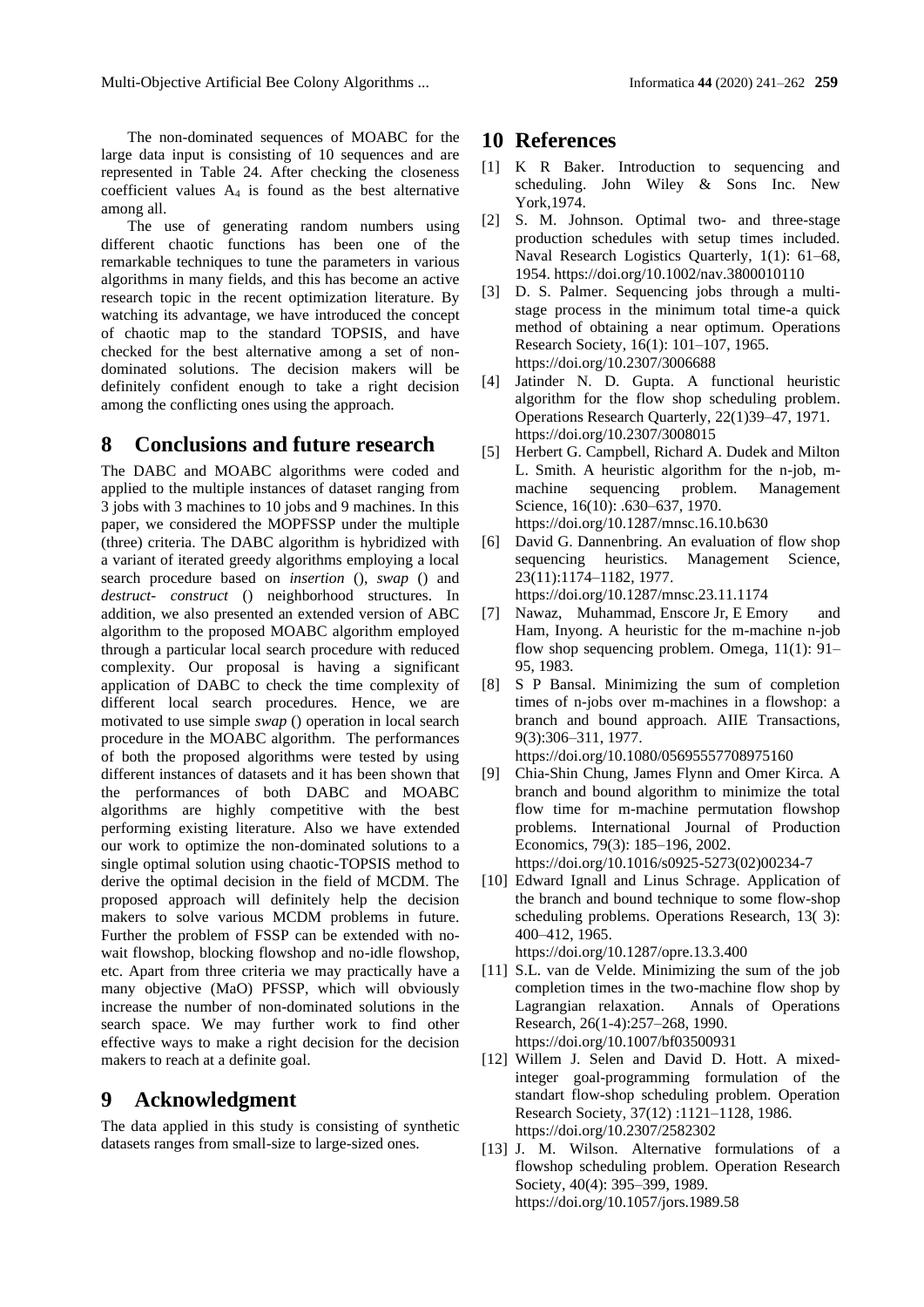- [14] Richard L. Daniels and Robert J. Chambers. Multiobjective flowshop scheduling. Naval Research Logistics, 37(6): 981–995, 1990. [https://doi.org/10.1002/1520-](https://doi.org/10.1002/1520-6750(199012)37:6%3C981::aid-nav3220370617%3E3.0.co;2-h) [6750\(199012\)37:6%3C981::aid](https://doi.org/10.1002/1520-6750(199012)37:6%3C981::aid-nav3220370617%3E3.0.co;2-h)[nav3220370617%3E3.0.co;2-h](https://doi.org/10.1002/1520-6750(199012)37:6%3C981::aid-nav3220370617%3E3.0.co;2-h)
- [15] Chandrasekharan Rajendran. Heuristics for scheduling in flowshop with multiple objectives. European Journal of Operation Research, 82(3):540–555, 1995. [https://doi.org/10.1016/0377-2217\(93\)e0212-g](https://doi.org/10.1016/0377-2217(93)e0212-g)
- [16] Neelam Tyagi, R. P. Tripathi and A. B. Chandramouli. Three Machines Flowshop Scheduling Model with Bicriterion Objective Function, 9(48): 1-14, 2016. <https://doi.org/10.17485/ijst/2016/v9i48/103012>
- [17] S.M. Mousavi, I. Mahdavi, J. Rezaeian and M. Zandieh. Bi-objective scheduling for the re-entrant hybrid flow shop with learning effect and setup times. Scientia Iranica, 25(4): 2233-2253, 2017. <https://doi.org/10.24200/sci.2017.4451>
- [18] Karunakaran Chakravarthy and Chandrasekharan Rajendran. A heuristic for scheduling in flowshop with bi-criteria of makespan and maximum tardiness minimization. Production Planning & Control, 10(7): 707–714, 1999. <https://doi.org/10.1080/095372899232777>
- [19] R.K. Suresh and K.M. Mohanasundaram. Pareto archived simulated annealing for permutation flow shop scheduling with multiple objective. Proceedings of the 2004 IEEE Conference on Cybernetics and Intelligent Systems, 712–717, 2004.

<https://doi.org/10.1109/iccis.2004.1460675>

[20] T.K. Varadharajan and Chandrasekharan Rajendran. A multi-objective simulated-annealing algorithm for scheduling in flowshops to minimize the makespan and total flowtime of jobs. Europian Journal of Operation Research, 167(3): 772–795, 2005.

<https://doi.org/10.1016/j.ejor.2004.07.020>

- [21] B. Shahul Hamid Khan and Kannan Govindan. Multi-objective simulated annealing algorithm for permutation flow shop scheduling problem. International Journal of Advanced Operations Management, 3(1):88–100, 2011. <https://doi.org/10.1504/ijaom.2011.040661>
- [22] T. Loukil, J. Teghem and D. Tuyttens. Solving multi-objective production scheduling problems using metaheuristics. European Journal Operation Research, 161(1):42–61, 2005. <https://doi.org/10.1016/j.ejor.2003.08.029>
- [23] Xiangtao Li and Shijing Ma. Multi-objective memetic search algorithm for multi-objective permutation flow shop scheduling problem. IEEE Access, 4: 2154-2165, 2016. <https://doi.org/10.1109/access.2016.2565622>
- [24] Fuyu Yuan, Xin Xu and Minghao Yin. A novel fuzzy model for multi-objective permutation flow shop scheduling problem with fuzzy processing

time. Advances in Mechanical Engineering, 11(4):1–9, 2019.

<https://doi.org/10.1177/1687814019843699>

[25] S. Chandrasekaran, S. G. Ponnambalam, R. K. Suresh and N. Vijayakumar. Multi-objective particle swarm optimization algorithm for scheduling in flowshops to minimize makespan, total flowtime and completion time variance. IEEE Congress on Evolutionary Computation, 4012– 4018, 2007.

<https://doi.org/10.1109/cec.2007.4424994>

[26] Vincent T'kindt, Nicolas Monmarché, Fabrice Tercinet and Daniel Laügt. An ant colony optimization algorithm to solve a 2-machine bicriteria flowshop scheduling problem. European Journal of Operation Research, 142(2):250–257, (2002).

[https://doi.org/10.1016/s0377-2217\(02\)00265-5](https://doi.org/10.1016/s0377-2217(02)00265-5)

- [27] Betul Yagmahan and Mehmet Mutlu Yenisey. Ant colony optimization for multi-objective flow shop scheduling problem. Computers and Industrial Engineering, 54(3):411–420, 2008. <https://doi.org/10.1016/j.cie.2007.08.003>
- [28] B.M.T. Lin, C.Y. Lu, S.J. Shyu and C.Y. Tsai. Development of new features of ant colony optimization for flowshop scheduling. International Journal of Production Economics, 112( 2) :742– 755, 2008.

<https://doi.org/10.1016/j.ijpe.2007.06.007>

[29] M. Ziaee, S.J. Sadjadi, J.L. Bouquard. An Ant Colony Algorithm for the Flowshop Scheduling Problem. Journal of Applied Sciences. 8(21): 3938– 3944, 2008.

<https://doi.org/10.3923/jas.2008.3938.3944>

- [30] Dervis Karaboga. An idea based on honey bee swarm for numerical optimization. Technical Report TR06. Computer Engineering Department. Erciyes University. Turkey, 2005.
- [31] Dervis Karaboga and Bahriye Basturk. A powerful and efficient algorithm for numerical function optimization: artificial bee colony (ABC) algorithm. Journal of Global Optimization, 39(3):459–471, 2007.

<https://doi.org/10.1007/s10898-007-9149-x>

[32] Dervis Karaboga and B. Basturk. On the performance of artificial bee colony (ABC) algorithm. Applied Soft Computing, 8(1): 687–697, 2008.

[https://doi.org/10.1016/j.asoc.2007.05.007](%09https:/doi.org/10.1016/j.asoc.2007.05.007)

[33] Nurhan Karaboga. A new design method based on artificial bee colony algorithm for digital IIR filters. Journal of the Franklin Institute, 346 (4): 328–348, 2009.

<https://doi.org/10.1016/j.jfranklin.2008.11.003>

[34] Dervis Karaboga and Bahriye Akay. A comparative study of artificial bee colony algorithm. Applied Mathematics and Computation, 214 (1):108-132, 2009.

<https://doi.org/10.1016/j.amc.2009.03.090>

[35] Dervis Karaboga and Bahriye Akay. A survey: Algorithms simulating bee swarm intelligence.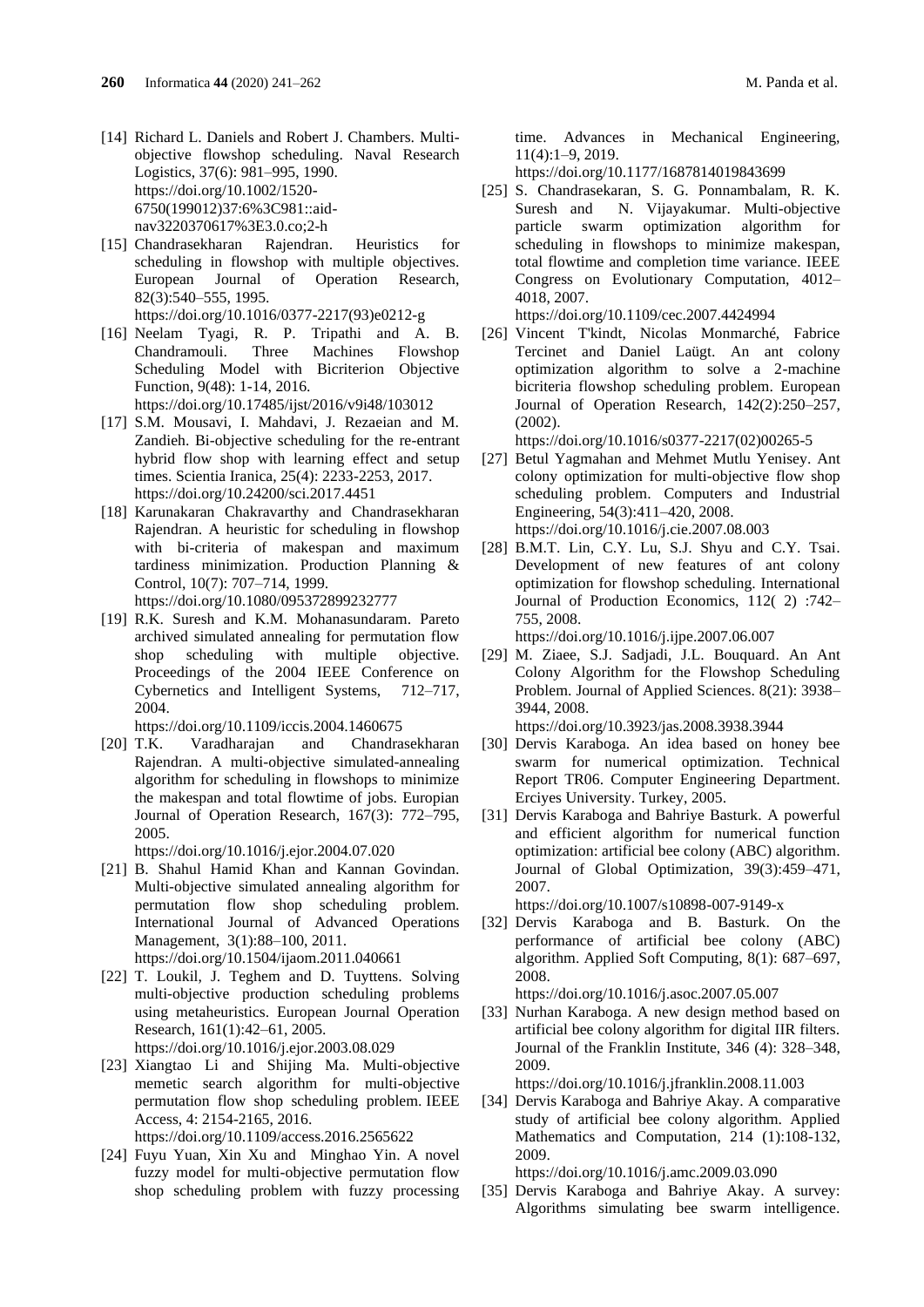Artificial Intelligence Review, 31(1-4):68-85, 2009. <https://doi.org/10.1007/s10462-009-9127-4>

[36] Sangeeta Sharma and Pawan Bhambu. Artificial bee colony algorithm: A survey. International Journal of Computer Applications, 149(4):11-19, 2016.

[https://doi.org/10.5120/ijca2016911384.](https://doi.org/10.5120/ijca2016911384)

- [37] Pradeep Kumar Singh. A systematic review on artificial bee colony optimization technique. International Journal of Control Theory and Applications, 9(11): 5487-5500, 2016.
- [38] Tuğçe Anılan, Ergun Uzlu, Murat Kankal and Omer Yuksek. The estimation of flood quantiles in ungauged sites using teaching-learning based optimization and artifcial bee colony algorithms. Scientia Iranica, 2017. <https://doi.org/10.24200/sci.2017.4185>
- [39] Valery Tereshko. Reaction-diffusion model of a honeybee colony's foraging behaviour, in: PPSN VI. Proceedings of the Sixth International
- Conference on Parallel Problem Solving from Nature, Springer-Verlag, 807–816, 2000. [https://doi.org/10.1007/3-540-45356-3\\_79](https://doi.org/10.1007/3-540-45356-3_79)
- [40] Su-jun Zhang and Xing-sheng Gu. An effective discrete artificial bee colony algorithm for flow shop scheduling problem with intermediate buffers. Journal of Central South University, 22(9):3471−3484, 2015.

<https://doi.org/10.1007/s11771-015-2887-x>

[41] Hoon-Shik Woo and Dong-Soon Yim. A heuristic algorithm for mean flowtime objective in flowshop scheduling. Computers and Operations Research, 25(3):175–182.

[https://doi.org/10.1016/s0305-0548\(97\)00050-6](https://doi.org/10.1016/s0305-0548(97)00050-6)

[42] I. Kassabalidis, M.A. El-Sharkawi, R.J. Marks, P. Arabshahi and A.A. Gray. Swarm intelligence for routing in communication networks. Global Telecommunications Conference, 3613–3617, 2001.

<https://doi.org/10.1109/glocom.2001.966355>

- [43] M. Fatih Tasgetiren, Quan-Ke Pan, P.N. Suganthan and Angela H-L Chen. A discrete artificial bee colony algorithm for the total flowtime minimization in permutation flowshops. Information Sciences, 181(16): 3459–3475, 2011. <https://doi.org/10.1016/j.ins.2011.04.018>
- [44] Bertrand Mareschal. Weight stability intervals in multicriteria decision aid. Europian Journal of Operation Research, 33(1) :54–64,1988. [https://doi.org/10.1016/0377-2217\(88\)90254-8](https://doi.org/10.1016/0377-2217(88)90254-8)
- [45] Dervis Karaboga, Beyza Gorkemli, Celal Ozturk and Nurhan Karaboga. A comprehensive survey: Artificial bee colony (ABC) algorithm and applications. Artificial Intelligence Review, 42(1): 21-57, 2014.

<https://doi.org/10.1007/s10462-012-9328-0>

[46] E. Taillard, E. Benchmarks for basic scheduling problems. European Journal of Operational Research, 64(2):278–285, 1993. [https://doi.org/10.1016/0377-2217\(93\)90182-m](https://doi.org/10.1016/0377-2217(93)90182-m)

- [47] Peng Wang, Yang Li, Yong-Hu Wang and Zhou-Quan Zhu. A new method Based on TOPSIS and Response Surface Method for MCDM problems with interval numbers. Mathematical Problems in Engineering. Article ID 938535, 2015:1-11, 2015. <https://doi.org/10.1155/2015/938535>
- [48] Elissa Nadia Madi, Jonathan M. Garibaldi and Christian Wagner. An exploration of issues and limitations in current methods of TOPSIS and fuzzy TOPSIS. *IEEE International Conference on Fuzzy Systems,* 2098-2105, 2016. <https://doi.org/10.1109/fuzz-ieee.2016.7737950>

[49] Alireza Sotoudeh-Anvari, Seyed Jafar Sadjadi, Seyed Mohammad Hadji Molana and Soheil Sadi-Nezhad. A stochastic multi-objective model based on the classical optimal search model for searching for the people who are lost in response stage of earthquake. Scientia Iranica, 26(3):1842:1864,

2019. <https://doi.org/10.24200/sci.2018.20226>

- [50] Edmundas Kazimieras Zavadskas, Abbas Mardani, Zenonas Turskis, Ahmad Jusoh and Khalil MD Nor. Development of TOPSIS method to solve complicated decision-making problems: An overview on developments from 2000 to 2015. International Journal of Information Technology & Decision Making, 15 (3): 1-38, 2016. <https://doi.org/10.1142/s0219622016300019>
- [51] Bing Wu, Likang Zong, Xinping Yan and C. Guedes Soares. Incorporating evidential reasoning and TOPSIS into group decision-making under uncertainty for handling ship without command. Ocean Engineering,164: 590-603, 2018. <https://doi.org/10.1016/j.oceaneng.2018.06.054>
- [52] Ching-Lai Hwang and Kwangsun Yoon. Multiple Attribute Decision Making. Springer-Verlag, Berlin, 58-191, 1981. [https://doi.org/10.1007/978-3-642-48318-9\\_3](https://doi.org/10.1007/978-3-642-48318-9_3)
- [53] Sheldon M. Belenson and Kailash C. Kapur. An algorithm for solving multi-criterion linear programming problems with examples. Operational Research Quarterly, 24(1): 65-77, 1973. <https://doi.org/10.2307/3008036>
- [54] Milan Zelany. A concept of compromise solutions and the method of the displaced ideal' Computers and Operations Research, 1( 3-4): 479-496,1974. [https://doi.org/10.1016/0305-0548\(74\)90064-1](https://doi.org/10.1016/0305-0548(74)90064-1)
- [55] Gyutai Kim, Chan S Park and K.Paul Yoon. Identifying investment opportunities for advanced manufacturing systems with comparative-integrated performance measurement. International Journal of Production Economics, 50(1): 23-33, 1997. [https://doi.org/10.1016/s0925-5273\(97\)00014-5](https://doi.org/10.1016/s0925-5273(97)00014-5)
- [56] Steven Cheng, Christine W. Chan and Guo H. Huang. Using multiple criteria decision analysis for supporting decision of solid waste management. Journal of Environmental Science and Health. Part A, 37(6): 975-990, 2002.

<https://doi.org/10.1081/ese-120004517>

[57] Stelios H. Zanakis, Anthony Solomon, Nicole Wishart and Sandipa Dublish. Multi-attribute